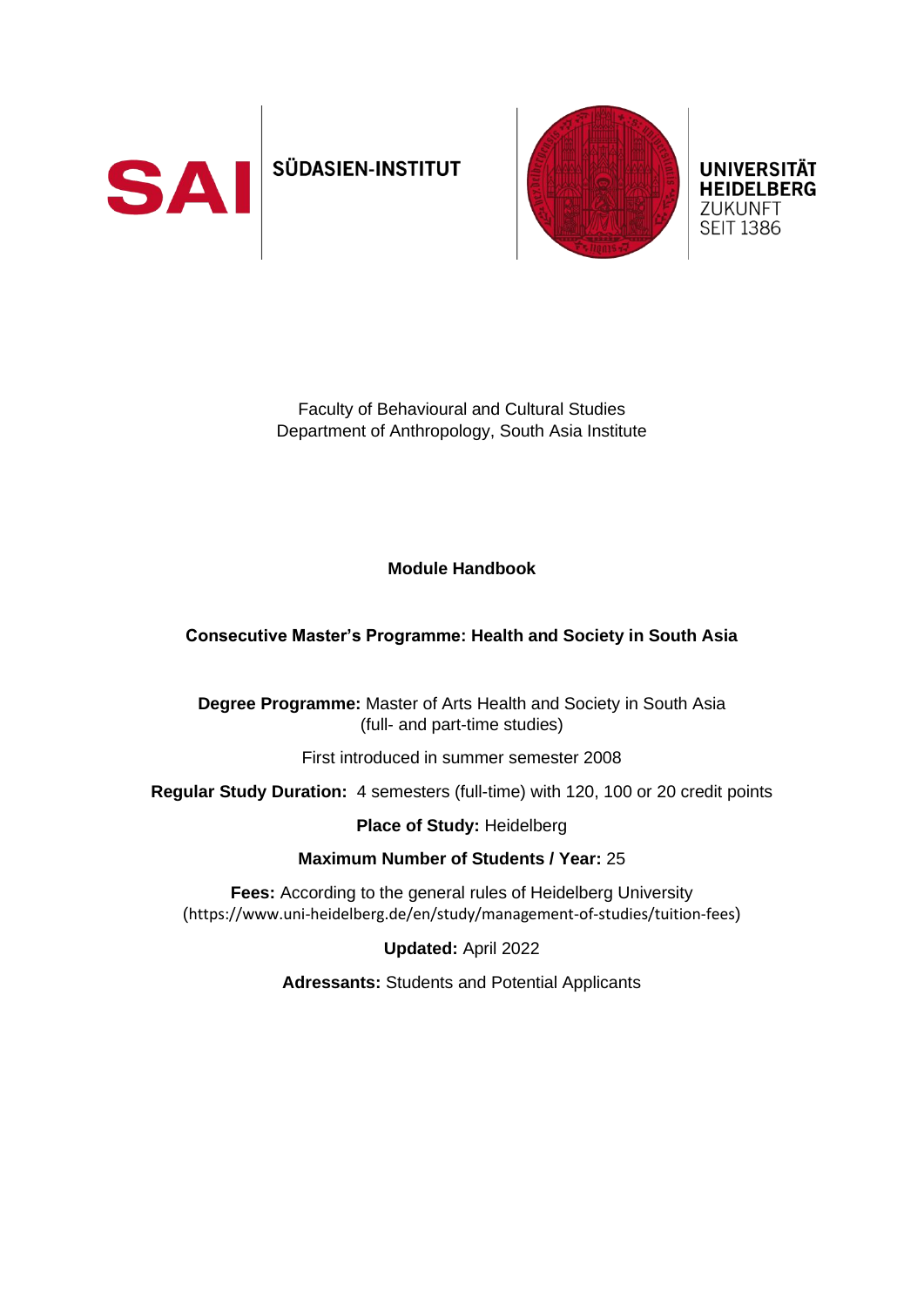#### **TABLE OF CONTENTS**

# 1. [QUALIFICATION OBJECTIVES, PROFILE, AND DISTINCTIVE FEATURES OF THE MASTER OF ARTS](#page-2-0)  [HEALTH AND SOCIETY IN SOUTH ASIA 2](#page-2-0) a. [Preamble: Qualification objectives at Heidelberg University](#page-2-1) 2 b. [Overview of the programme](#page-2-2) 2

| c. | Subject-specific qualification objectives                                         | 3              |
|----|-----------------------------------------------------------------------------------|----------------|
| d. | General qualification objectives                                                  | 3              |
| e. | Possible areas of employment for graduates                                        | 6              |
| f. | Research, internship, and studies abroad                                          | 6              |
| g. | General remarks regarding the modules                                             | $\overline{7}$ |
| 2. | <b>OVERVIEW OF MODULES</b>                                                        | 9              |
| a. | For students who do not yet speak a South Asian language (120 CPs)                | 9              |
| b. | For students who already speak a South Asian language (120 CPs)                   | 12             |
| c. | As major subject with 100 CPs and another minor subject                           | 15             |
| d. | As minor subject for 20 CPs with another major subject: Version 1                 | 17             |
| e. | As minor subject for 20 CPs with another major subject: Version 2                 | 17             |
| 3. | RECOMMENDED STUDY SCHEDULES FOR THE MA HEALTH AND SOCIETY IN SOUTH ASIA           | 18             |
| a. | Study schedule for students who do not yet speak a South Asian language (120 CPs) | 18             |
| b. | Study schedule for students who already speak a South Asian language (120 CPs)    | 19             |
| c. | Study schedule for 100 CPs                                                        | 20             |
| 4. | <b>MODULE DESCRIPTIONS</b>                                                        | 21             |
| a. | Module 1: Basics of Medical Anthropology                                          | 21             |
| b. | Module 2: Current Themes in Anthropology and Medical Anthropology                 | 24             |
| c. | Module 3: Selected Themes in South Asian Studies                                  | 26             |
| d. | Module 4: South Asian Languages                                                   | 28             |
| e. | Module 5: Scientific and Medical Anthropological Methods                          | 29             |
| f. | Module 6: Research Preparation and Research or Internship                         | 31             |
| g. | Module 7: Master's Thesis                                                         | 33             |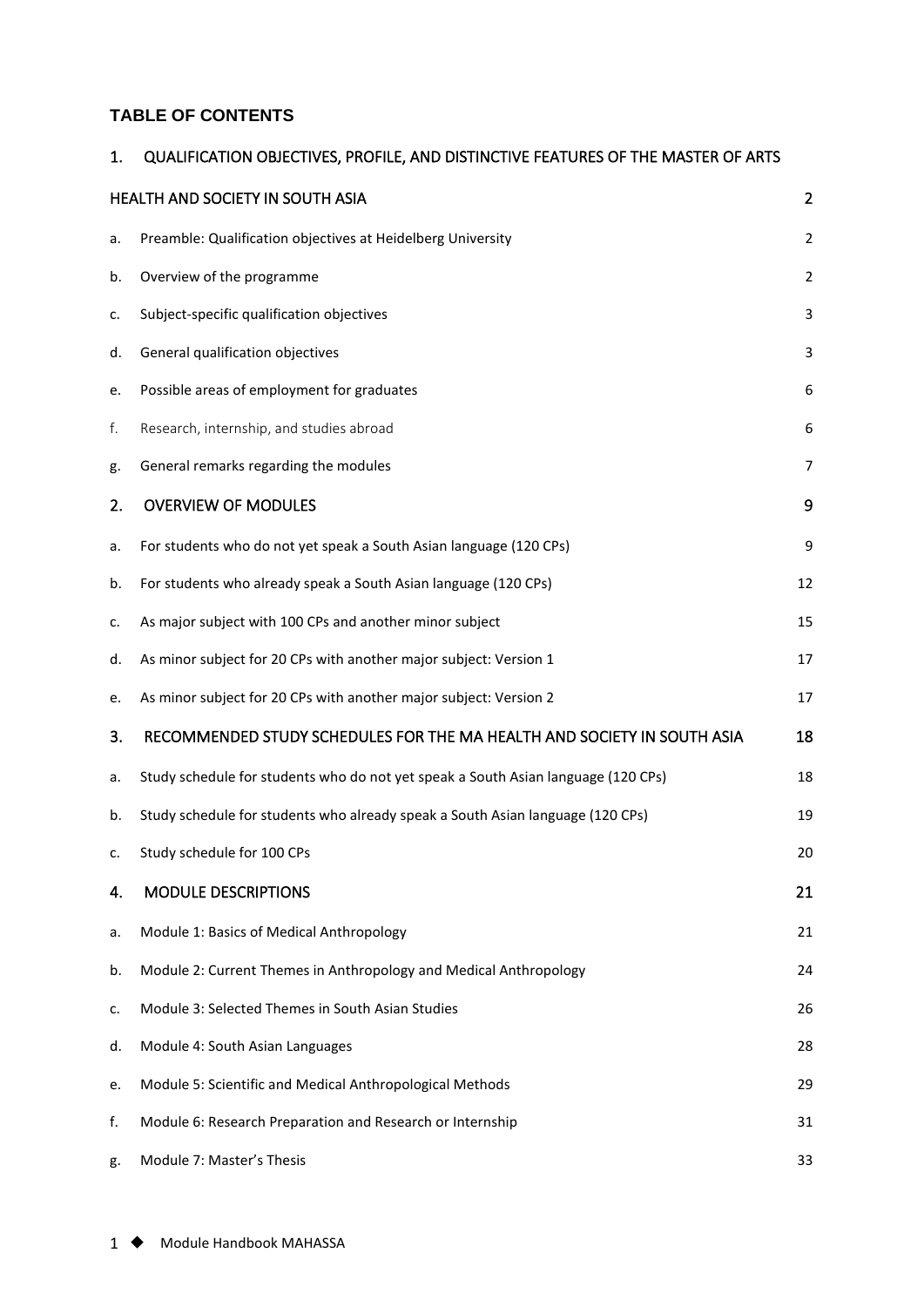#### <span id="page-2-0"></span>1. Qualification Objectives, Profile, and distinctive Features of the Master of Arts Health and Society in South Asia

#### a. Preamble: Qualification objectives at Heidelberg University

<span id="page-2-1"></span>In line with the mission statement and the constitution, Heidelberg University's degree programmes are based on department-specific, interdisciplinary and practical goals for comprehensive academic education and for the students' future careers. The resulting competency profile is included in the module handbooks as a universally valid qualification profile and is implemented in the specific qualification objectives as well as the curricula and modules of the individual degree programmes:

- Development of professional competencies with a pronounced research orientation;
- Development of a trans-disciplinary dialogue competence;
- Development of practical problem-solving skills;
- Development of personal and social competencies;
- Promotion of disposition to assume social responsibility based on the acquired competencies.

#### b. Overview of the programme

<span id="page-2-2"></span>The Master of Arts Health and Society in South Asia (MAHASSA) is an English-language programme comprising 120 credit points with a regular study duration of 4 semesters in fulltime. MAHASSA can also be studied as a major subject of 100 CPs accompanied by another minor subject, or as a minor subject of 20 CPs accompanying another major subject. Furthermore, MAHASSA can be partially or fully studied in part-time.

MAHASSA combines medical anthropology with South Asian studies. Students who do not yet speak a South Asian language further attend courses in one South Asian language. The Master's Thesis is usually based on fieldwork or an internship conducted in or related to South Asia. Medical anthropology is the comparative study of different medical and healing systems with a focus on different ways of practicing medicine and healing and of experiencing and understanding illness and health in concrete, socio-cultural and political-economic contexts.

The programme primarily addresses two groups of applicants: 1. Students who intend to pursue a career in medical development work, in the fields of health or public health, or in related areas. 2. Students who aim for an academic career in medical anthropology, social and cultural anthropology, or a related discipline. MAHASSA graduates have, for example, participated in health-related development projects or work for non-governmental organisations in the health sector, in hospitals, or with traditional healers.

MAHASSA comprises a wide variety of themes, such as medical pluralism, Ayurveda and other South Asian medical systems, social inequality, structural violence, and health, ritual healing, mental health, public health, global health, science, technology, and medicine, embodiment and body perceptions and conceptions, gender and reproduction, health and environment, health, migration, and ethnicity, health and nutrition, religion and healing, and research methods and research ethics.

MAHASSA can be studied according to 5 different trajectories. Students who study MAHASSA for 120 CPs and do not yet speak a South Asian language will attend language courses a spart of their studies (trajectory a). Students who study MAHASSA for 120 CPs and already speak a South Asian language attend additional courses in anthropology and medical anthropology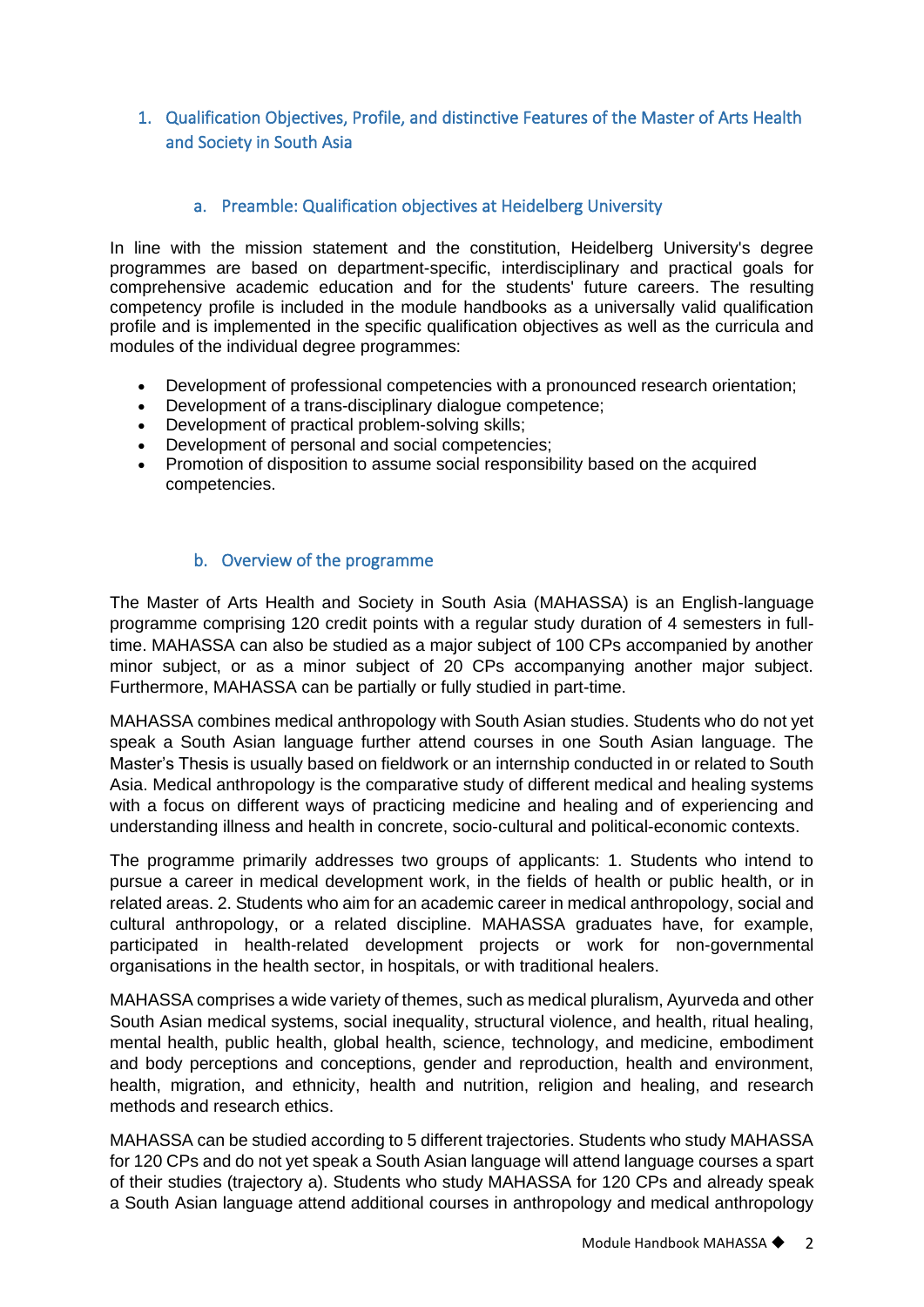(trajectory b). Students who study MAHASSA for 100 CPs with an additional minor subject follow trajectory c, while students studying MAHASSA as a minor subject for 20 CPs can select between trajectories d and e.

#### c. Subject-specific qualification objectives

<span id="page-3-0"></span>Successful MAHASSA-graduates have gained extensive knowledge of medical anthropology and its fundamental as well as current topics of investigation, theories, and analytical approaches. Graduates can explain, evaluate, and discuss these theories and approaches competently, can relate them to new research data, and can analyse own research data through their application. Graduates can therefore independently and responsibly identify, describe, and understand cultural, socio-economic, and political dimensions of medicine and illness, analyse healing systems and their practices, and recognise, describe, and explain interrelationships between culture, society, knowledge, language, medicine, and illness.

Successful MAHASSA graduates are well-versed with medical anthropological and anthropological research methods and can use them responsibly in research projects. They are further familiar with the fundamental principles of medical anthropological research ethics and can integrate them into the design and execution of research and into the presentation and publication of research results in ways beneficial to the research participants.

MAHASSA graduates are able to apply medical anthropological methods flexibly and can integrate them creatively with the methods of other disciplines – especially of South Asian and other regional studies but also of public health, global health, or medicine – in order to develop innovative solutions to problems in complex scenarios. They can thereby contribute to applied problem-solving and to the successful implimentation of projects and campaigns in the health sectors and in medical development work constructively, scientifically, and ethically.

Graduates have further acquired reliable knowledge of the societies and the important cultural, socio-economic, political, and international dynamics of contemporary South Asia and can apply this knowledge to health, illness, and healing in South Asia and in other parts of the world. They can distinguish, categorise, and explain different South Asian medical systems and health practices and ideas to varying audiences. They have further acquired basic spoken and written skills in a South Asian language (trajectory a), which allow them to conduct basic conversations and to understand and explain relevant information – in particular pertaining to health, illness, and healing – in speech and writing. MAHASSA graduates are able to analyse and critially evaluate new research and new developments in South Asia or in relation to South Asian discourses and practices regarding health, illness, and healing.

#### d. General qualification objectives

<span id="page-3-1"></span>The subject-specific qualification objectives for graduates stated previously are simultaneously relevant beyond their immediate subjects and disciplines.

MAHASSA students learn interconnected thinking, self-organisational skills, and teamwork abilities, especially also in relation to intercultural competences. MAHASSA graduates are able to engage in critical self-reflection and can empathetically understand other viewpoints and perspectives in intercultural contexts. They are further able to apply knowledge and solve problems in new and unfamiliar situatons as well as in broader disciplinary and practical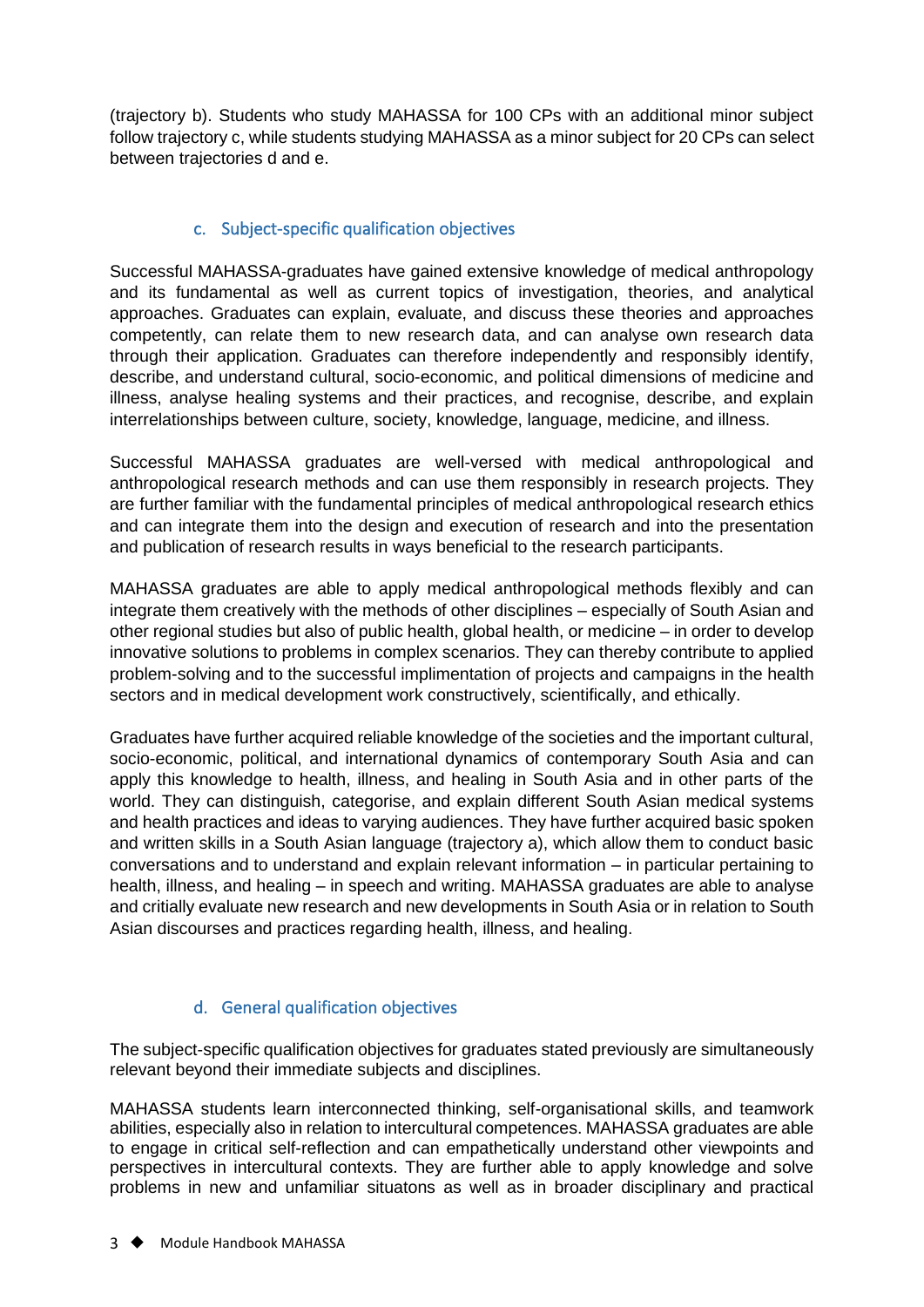contexts. They can analyse and discuss difficult subject matters and establish new analytical connections competently and creatively and are further capable of effective time management.

Successful MAHASSA graduates are able to work independently and strategically at a high level, can undertake self-organised research, and are able to acquire and organise complex knowledge effectively. Graduates have learned to independently master new topics and to evaluate new information and developments in relation to various contexts and problems and draw practical conclusions based on their evaluations. They are able to convey and present complex matters concisely in ways suited for different audiences and stakeholders and they act and present themselves confidently in professional and scientific contexts.

MAHASSA graduates can carry out research or applied projects in self-organisation. They possess a well-developed orientation towards cultural and social scientific research, the ability to engage in inter-disciplinary dialogue, and skills in practical problem-solving. The following table explains how these and further general qualificatory objectives are distributed across the programme's different modules:

| Module   | <b>General Qualification Objectives</b>                                                                                                                                                                                                                                                                                                                                                                                                                                                                                                                                                                                                                                                                                                                                                                                            |
|----------|------------------------------------------------------------------------------------------------------------------------------------------------------------------------------------------------------------------------------------------------------------------------------------------------------------------------------------------------------------------------------------------------------------------------------------------------------------------------------------------------------------------------------------------------------------------------------------------------------------------------------------------------------------------------------------------------------------------------------------------------------------------------------------------------------------------------------------|
| Module 1 | After completing Module 1, students are able to<br>Discuss, analyse, and present problems and subject matters, especially<br>in the areas of illness, health, healing, and medicine, competently and<br>precisely<br>Apply scientific and applied theories and analytical approaches to<br>$\bullet$<br>unfamiliar data and problems and draw practical conclusions<br>Critically analyse and question conventional narratives, ideas, and<br>$\bullet$<br>practices<br>Convey subject matters and problem-solving<br>propositions<br>in.<br>$\bullet$<br>professional contexts to people with different perspectives in adequate<br>ways<br>Respectfully engage with people from different backgrounds, take their<br>$\bullet$<br>practices and views seriously, and to work together with them in a<br>solution-oriented manner |
| Module 2 | In Module 2, students learn to<br>View subject matters and problems holistically and to analyse and<br>discuss them interconnectedly and critically<br>Understand and describe subject matters and problems in their<br>respective regional-historical and socio-cultural contexts<br>build professional<br>To<br>networks and to position themselves<br>$\bullet$<br>professionally in order to pursue a career                                                                                                                                                                                                                                                                                                                                                                                                                   |
| Module 3 | Through their introduction to the perspectives and methods of different<br>disciplines in South Asian studies, the students learn to<br>Alternate in their thinking quickly and efficiently between different<br>$\bullet$<br>perspectives, standpoints, and approaches and to critically relate them<br>to one another<br>Express themselves clearly and understandably in interdisciplinary<br>$\bullet$<br>professional and scientific contexts, to engage in interdisciplinary<br>dialogue effectively, and to convincingly put forward their own<br>explanatory<br>approaches,<br>arguments, and<br>hypotheses<br>in<br>interdisciplinary settings<br>To understand complex subject matters beyond their own perspective<br>and to view them holistically                                                                     |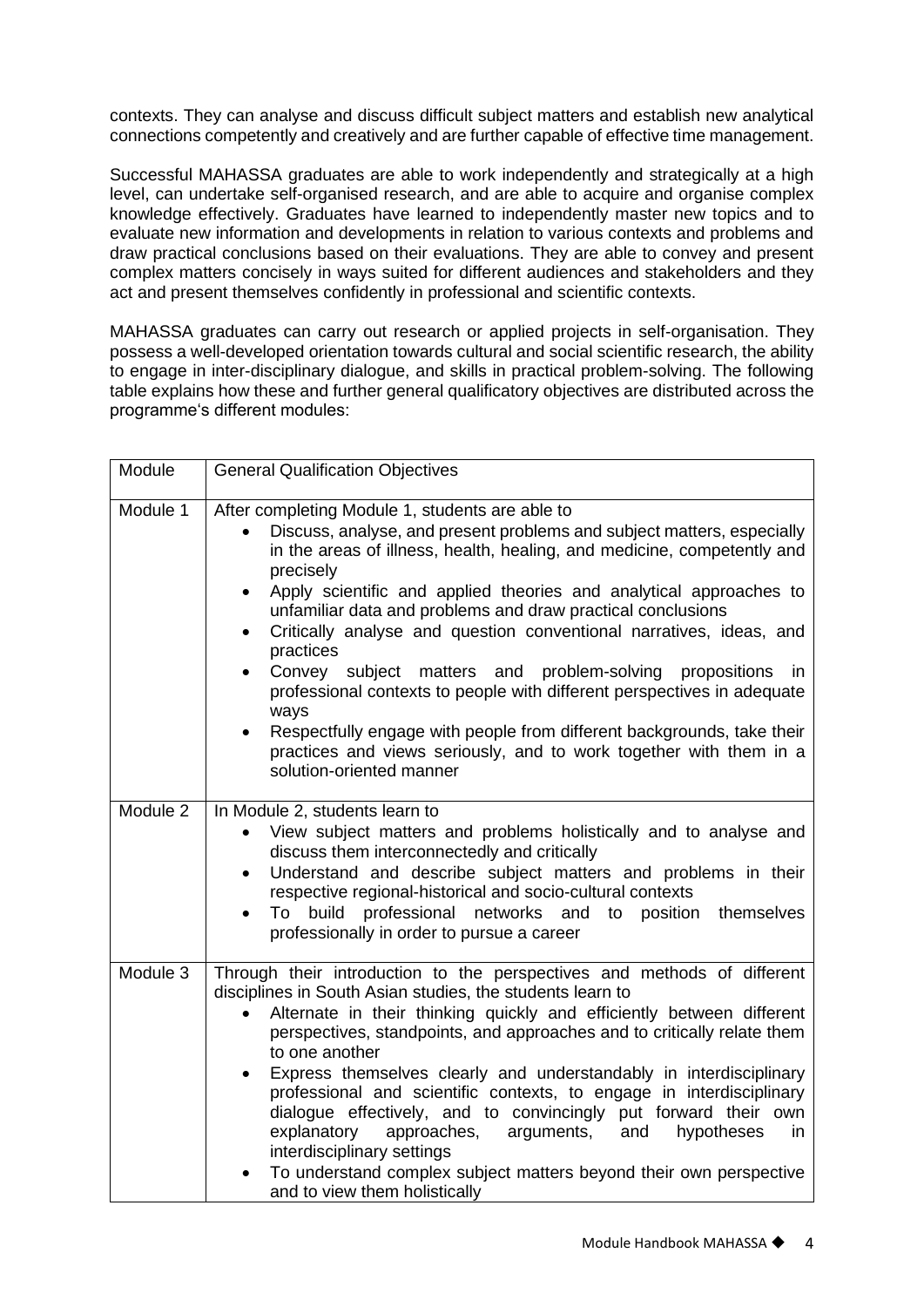|          | Critically reflect upon and contextualise their own perspective                                                                                                                                                                                                                                                                                                                                                                                                                                                                                                                                                                                                                                                                                                                                                                                                                                                                                                                                                                                                                                                                                                                                                                                                       |
|----------|-----------------------------------------------------------------------------------------------------------------------------------------------------------------------------------------------------------------------------------------------------------------------------------------------------------------------------------------------------------------------------------------------------------------------------------------------------------------------------------------------------------------------------------------------------------------------------------------------------------------------------------------------------------------------------------------------------------------------------------------------------------------------------------------------------------------------------------------------------------------------------------------------------------------------------------------------------------------------------------------------------------------------------------------------------------------------------------------------------------------------------------------------------------------------------------------------------------------------------------------------------------------------|
| Module 4 | In the language courses, in addition to speaking and comprehension skills,<br>students are also trained to<br>Quickly familiarise themselves with new vocabularies of concepts and<br>$\bullet$<br>different scripts<br>Act professionally and empathetically in intercultural contexts,<br>$\bullet$<br>especially in South Asia<br>Acquire a basic understanding of socio-cultural practices, concepts,<br>rules of behaviour, and ways of thinking in South Asian contexts and be<br>able to quickly understand such aspects also in other regional and<br>cultural contexts                                                                                                                                                                                                                                                                                                                                                                                                                                                                                                                                                                                                                                                                                       |
| Module 5 | In the methodological seminars about scientific working skills and medical<br>anthropological research methods, students are taught to<br>Extract and summarise information from complex texts in an analytically<br>sharp and precise manner<br>Formulate and structure<br>diverse<br>contents and<br>information<br>for<br>$\bullet$<br>presentation in scientific and professional contexts in relation to the<br>expected audience<br>Plan and carry out oral presentations in a professional manner<br>Draft, structure, and edit both short and longer texts in a professional<br>manner<br>Carry out scientific and professional research in a comprehensive and<br>structured manner<br>Manage time effectively and finish tasks in a given timeframe<br>Engage with human diversity and differences in every-day professional<br>$\bullet$<br>contexts constructively, respectfully, and sensitively<br>Integrate in research and project design and apply research methods in<br>$\bullet$<br>an outcome-oriented, practically sensible, and ethically responsible<br>manner and understandably explain their purpose and implementation<br>Protect and anonymise sensible data effectively and prepare them<br>responsibly for presentation or publication |
| Module 6 | By planning and carrying out their own research, students learn to<br>Independently and in self-organisation plan and carry out projects in<br>international and intercultural contexts<br>Engage with complex organisational and practical challenges in a<br>٠<br>professional manner<br>Conduct themselves in a confident, ethical, and professional manner in<br>$\bullet$<br>scientific and professional contexts<br>Establish trustful and professional relationships with project partners<br>and research participants through friendly and interculturally sensitive<br>communication                                                                                                                                                                                                                                                                                                                                                                                                                                                                                                                                                                                                                                                                        |
| Module 7 | Writing their Master's Thesis based on analysing own data, students develop<br>the skills to<br>Productively organise, code, and analyse raw data and information of<br>$\bullet$<br>different kinds<br>Connect research results and other empirical information with theories<br>$\bullet$<br>and analytical questions and organise and interpret them in relation to<br>particular problems and questions<br>Process and present scientific results and other data and information in<br>a comprehensive and coherent manner and develop and convincingly<br>advocate for original arguments in writing                                                                                                                                                                                                                                                                                                                                                                                                                                                                                                                                                                                                                                                             |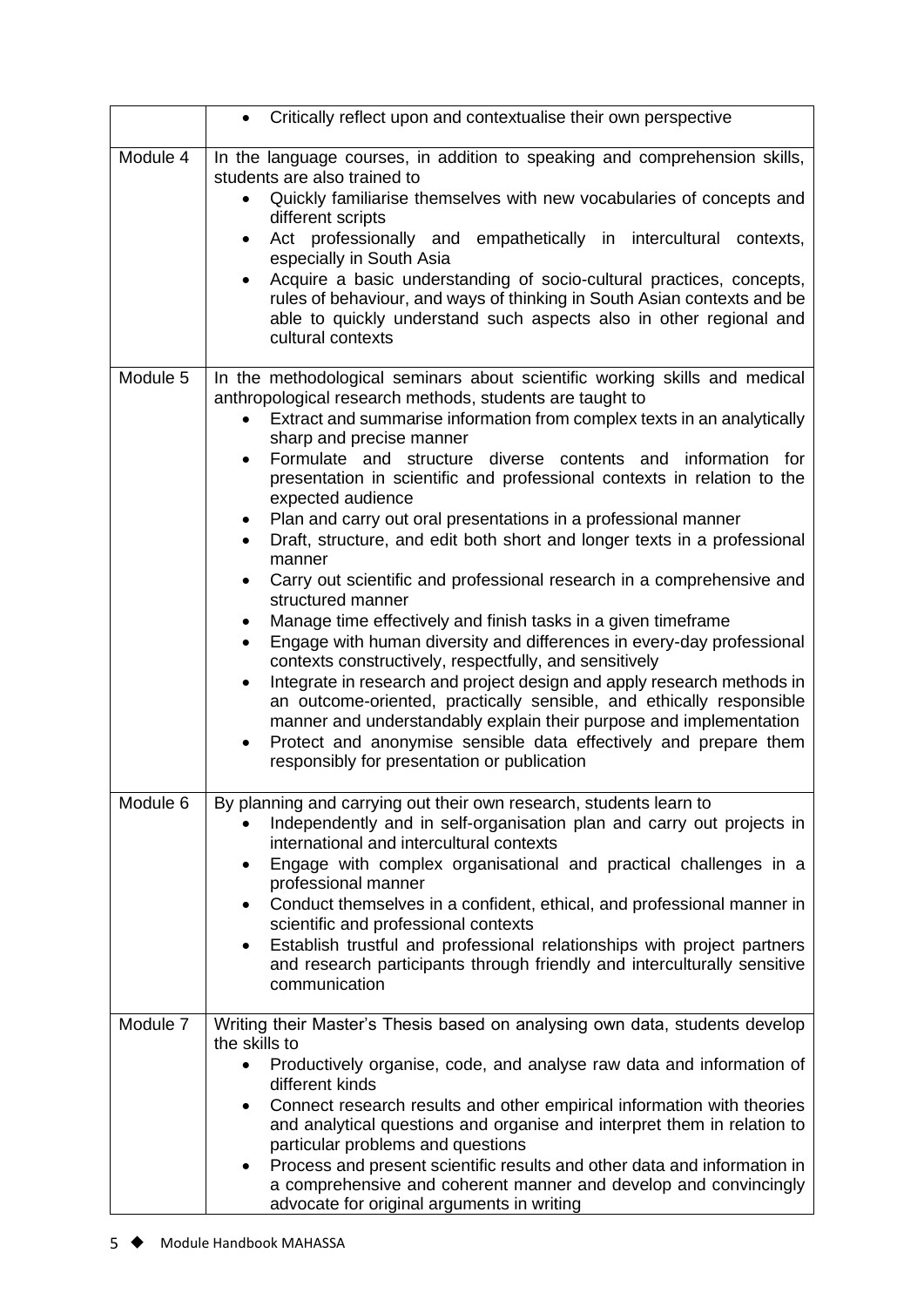#### e. Possible areas of employment for graduates

<span id="page-6-0"></span>MAHASSA aims to qualify students for research-related or analytically challenging professional activities in the fields of international development, health care, public or global health, intercultural exchange, intercultural communication, and intercultural competence or for further academic qualification, such as doctoral studies in medical anthropology or related disciplines. Potential fields of employment include:

- Development work
- Health care
- Public and global health
- Intercultural exchange, competence, and training
- Research work
- Diversity management
- International communication
- Public relations
- Work in foundations
- Adult education
- Peace and conflict work and research
- Pursuing further academic qualification, such as a doctorate in anthropology or related disciplines.

#### f. Research, internship, and studies abroad

<span id="page-6-1"></span>All MAHASSA students, except for students who study MAHASSA as a minor subject, usually carry out their own medical anthropological research about a topic related to South Asia, South Asian groups, or South Asian concepts of health, illness, and healing. This research can be conducted in South Asia or in other regions of the world. It can also be carried out digitally or as archival research. In special circumstances, for example for reasons of equal opportunities, and after consultation with the programme coordinator, the research can also be carried out as an intensive literature research. The research is intended to be carried out in the break period between the 3rd and 4th semester. It can, in consultation with the programme coordinator, also be continued into the beginning of the 4th semester. Accordingly, the Master's Thesis Colloquium to be taken in the 4th semester can be partly attended remotely.

Instead of a research, students also have the option to carry out a career-related internship in the break period between the 3rd and 4th semester. In this case, the Master's Thesis can also be written as a literature thesis. Students can also, with permission of the organisation in which they carry out their internship, carry out research in the context of their internship and use this research as the basis for their Master's Thesis. A research can also be carried out immediately after or before the internship. The requirements for carrying out research and internships and for their acceptance as part of the MAHASSA programme are explained under section 4, paragraph f, and are listed in detailed manner on the MAHASSA website.

MAHASSA's schedule also allows students to partake in an exchange semester at a university abroad. Such an exchange semester can be carried out anytime between the end of courses in the 2nd semester and the beginning of courses in the 4th semester. In case of such an exchange semester, the courses "Master's Thesis Preparation" and "Medical Anthropology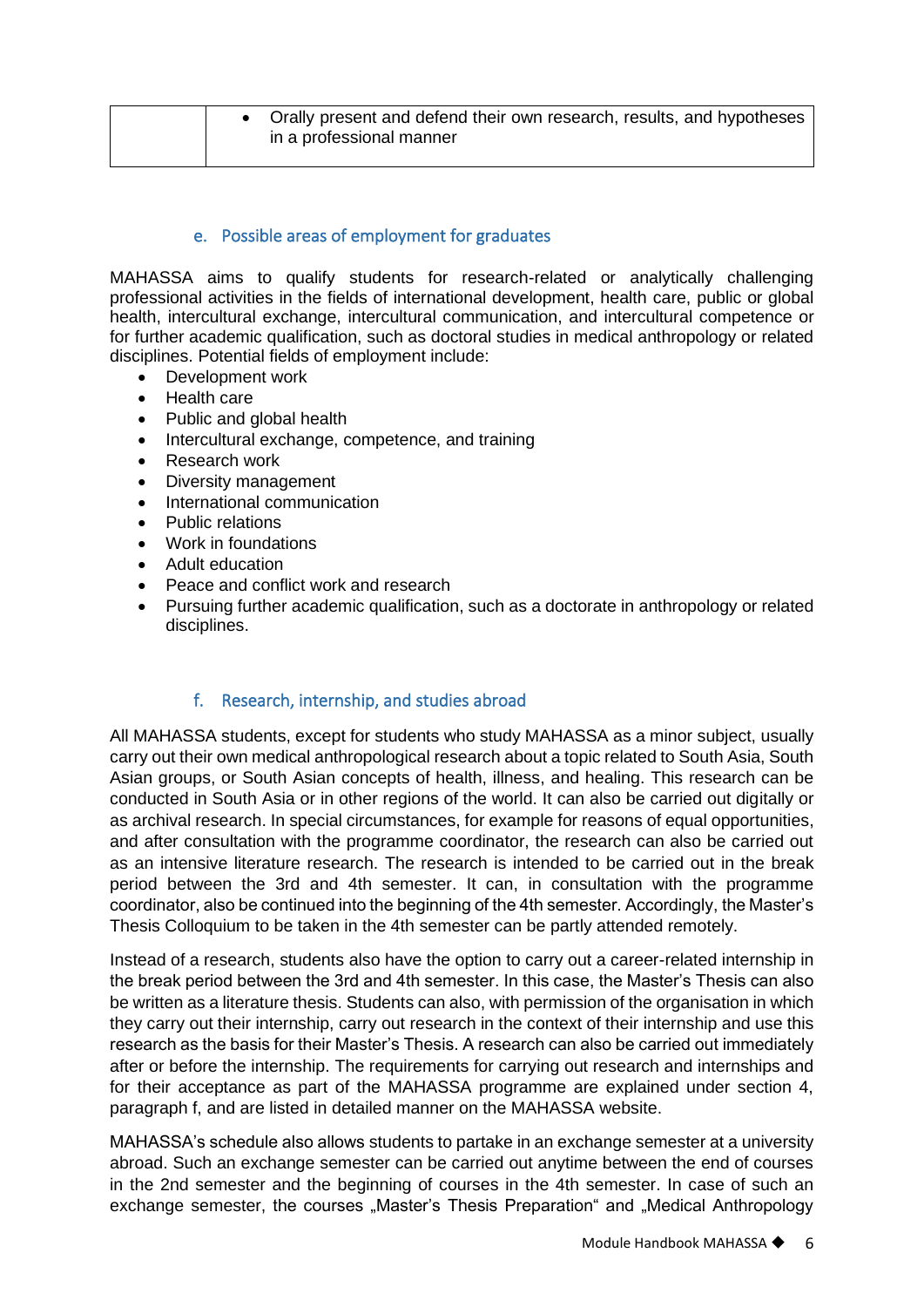Forum" in the 3rd semester have to be attended remotely, while all other 3rd semester courses can be replaced with equivalent courses from the host university. For this purpose, students are to make a learning agreement with the programme coordinator. The semester abroad can also be combined with research or an internship, as described previously. Detailed criteria for the recognition of courses attended abroad and information about the learning agreement are provided on the MAHASSA website.

#### g. General remarks regarding the modules

#### <span id="page-7-0"></span>**Forms of Teaching and Learning:**

Lecture (L): content is conveyed by the teachers, usually in the form of spoken presentations. Students are encouraged to further engage with the literature and the contents of the courses independently.

Seminar (S): Students choose a topic or focus area and convey the content through a comprehensive oral presentation and/or submit written work (e.g. a term paper or essay) regarding one or several topics from the course. Other forms of learning and teaching in seminars include plenary discussions or discussions in smaller groups, short reflections, portfolios, learning diaries, annotated bibliographies, practical exercises (e.g. method exercises), or similar oral contributions or written works.

Practice Class (PC): The language courses in MAHASSA are offered as practice classes. This means that the phonetics, script, and grammatical structure of the chosen South Asian language are conveyed by the teacher, while students develop speaking as well as reading and listening comprehension skills, while also acquiring the basic vocabulary of the language. Students further learn specific language elements (words, terms, idioms) related to health and illness and practice them in small groups. Other forms of teaching and learning in practice groups include smaller written tasks, comprehensive oral presentations and written and oral exams.

#### **Explanations regarding Modules that extend across more than two Semesters**

The regular attendance of the Medical Anthropology Forum over 3 semesters as part of Module 1 is an important part of the MAHASSA programme, as the students acquire through it firsthand knowledge of current research and applied projects as well as career opportunities in medical anthropology and related fields. This knowledge is essential for students in order to gain an understanding of different research fields, plan their own research for their Master's Thesis, and gain insights and contacts into future fields of employment. The Medical Anthropology Forum therefore extends across 3 semesters, so as to provide students with a broad overview of these areas.

Modules 2 and 3 are designed to allow students to find their own thematic foci in addition to the compulsory courses and to either specialise in one area or to gain broad knowledge across different areas of anthropology and South Asian studies. Accordingly, different courses are offered each semester. Modules 2 and 3 are intended to span 3 semesters, so that students can make optimal use of the diversity of topics offered and are not overwhelmed by attending too many different courses simultaneously.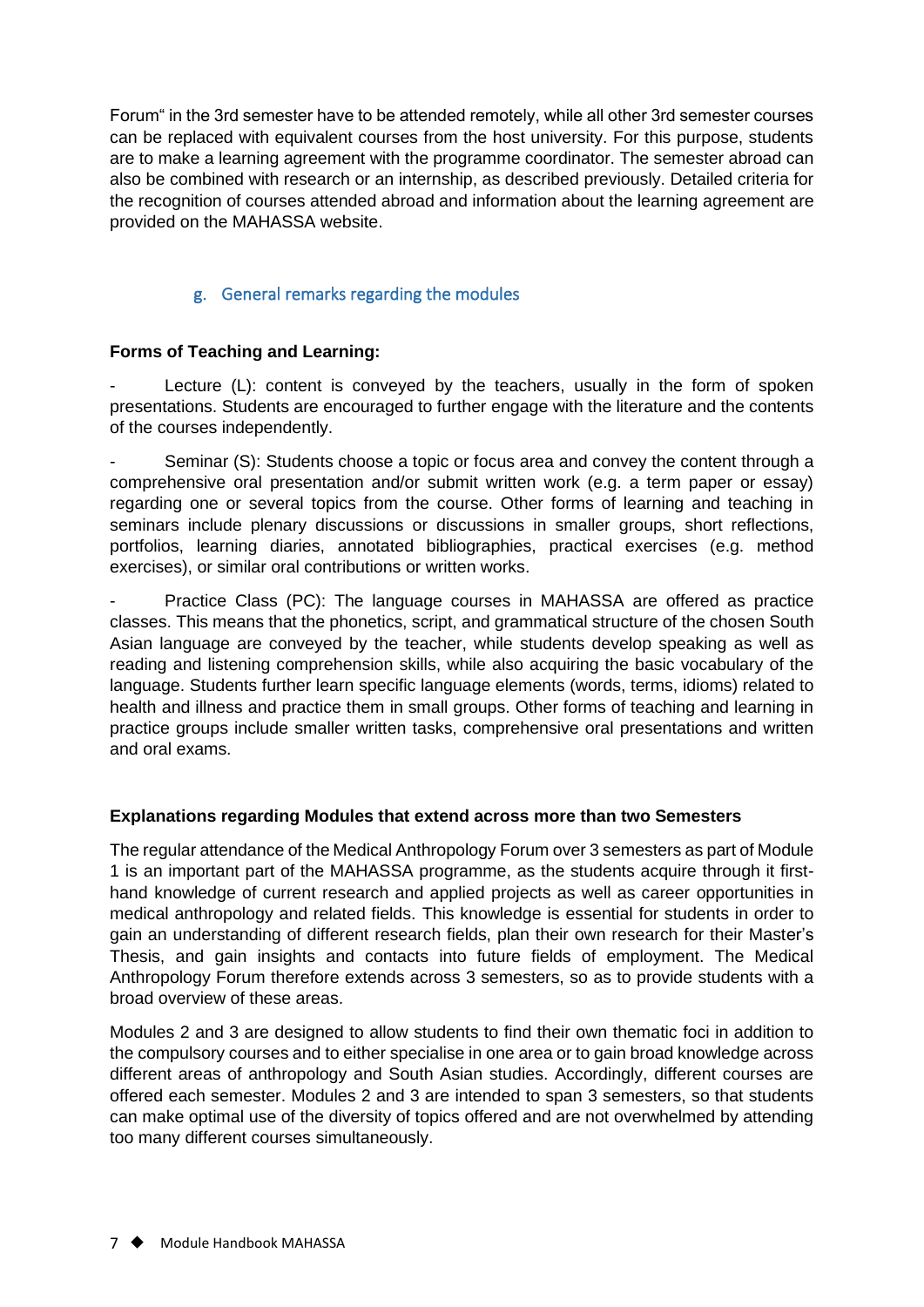#### **Completion of Modules:**

A module is completed, when all courses within it have been completed. Thus, passing all examinations in the respective courses of a module leads to its completion and there are no separate examinations for completing a module outside of the individual courses. This is so, because different courses teach and examine different skills and competences and the individual course examinations accordingly test different competences.

Further information: [www.sai.uni-heidelberg.de/ethno/mahassa](http://www.sai.uni-heidelberg.de/ethno/mahassa)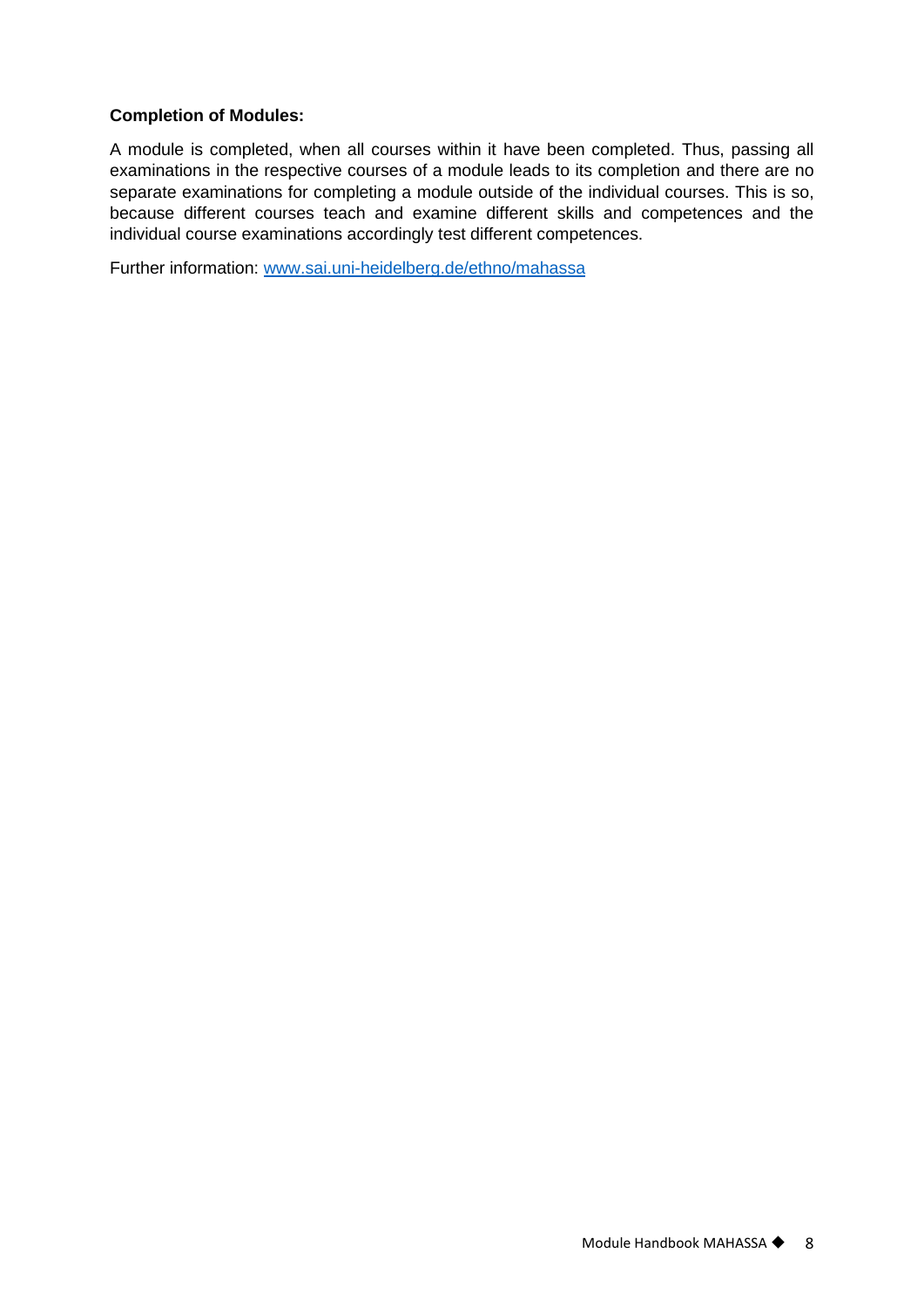# <span id="page-9-0"></span>2. Overview of Modules

# a. For students who do not yet speak a South Asian language (120 CPs)

<span id="page-9-1"></span>

| <b>Module 1: Basics of Medical Anthropology</b> |      |                |                |                 |
|-------------------------------------------------|------|----------------|----------------|-----------------|
| Course                                          | Type | Hours/<br>Week | Sem            | CP <sub>S</sub> |
| Introduction to Medical Anthropology            | S    | $\overline{2}$ | 1              | 6               |
| Healing in South Asia                           | S    | $\overline{2}$ |                | 6               |
| Theory in Science and Technology Studies        | S    | 2              | 2              | 6               |
| Lecture Series: Medical Anthropology Forum      |      | $\overline{2}$ | 1              | $\overline{2}$  |
| Lecture Series: Medical Anthropology Forum      |      | $\overline{2}$ | $\overline{2}$ | $\overline{2}$  |
| Lecture Series: Medical Anthropology Forum      |      | $\overline{2}$ | 3              | $\overline{2}$  |
|                                                 |      |                |                | 24              |

| Module 2: Current Themes in Anthropology and Medical Anthropology Variant 1                                                                                                  |      |                |               |                 |
|------------------------------------------------------------------------------------------------------------------------------------------------------------------------------|------|----------------|---------------|-----------------|
| Course                                                                                                                                                                       | Type | Hours/<br>Week | Sem           | CP <sub>s</sub> |
| Selected Seminar from Current<br>Themes<br>in.<br>Anthropology and Medical Anthropology<br>(with<br>extended term paper or term paper and additional<br>written submissions) | S    | 2              | $1 - 3$       | 8               |
| Seminar from Current<br>in<br>Selected<br>Themes<br>Anthropology and Medical Anthropology (with term<br>paper)                                                               | S    | $\overline{2}$ | $1 - 3$       | 6               |
| <b>Practical Seminar</b>                                                                                                                                                     | S/L  | $\mathcal{P}$  | $\mathcal{P}$ | 4               |
|                                                                                                                                                                              |      |                |               | 18              |

# **Module 2: Current Themes in Anthropology and Medical Anthropology Variant 2**

| Course                                                                                                                                                                    | Type | Hours/<br>Week | Sem     | CP <sub>S</sub> |
|---------------------------------------------------------------------------------------------------------------------------------------------------------------------------|------|----------------|---------|-----------------|
| Selected Seminar from Current Themes<br>in.<br>Anthropology and Medical Anthropology<br>(with<br>extended term paper or term paper and additional<br>written submissions) | l S  | 2              | $1 - 3$ | 8               |
| Practical Seminar (with additional assignment)                                                                                                                            | S/L  | っ              | 2       | 6               |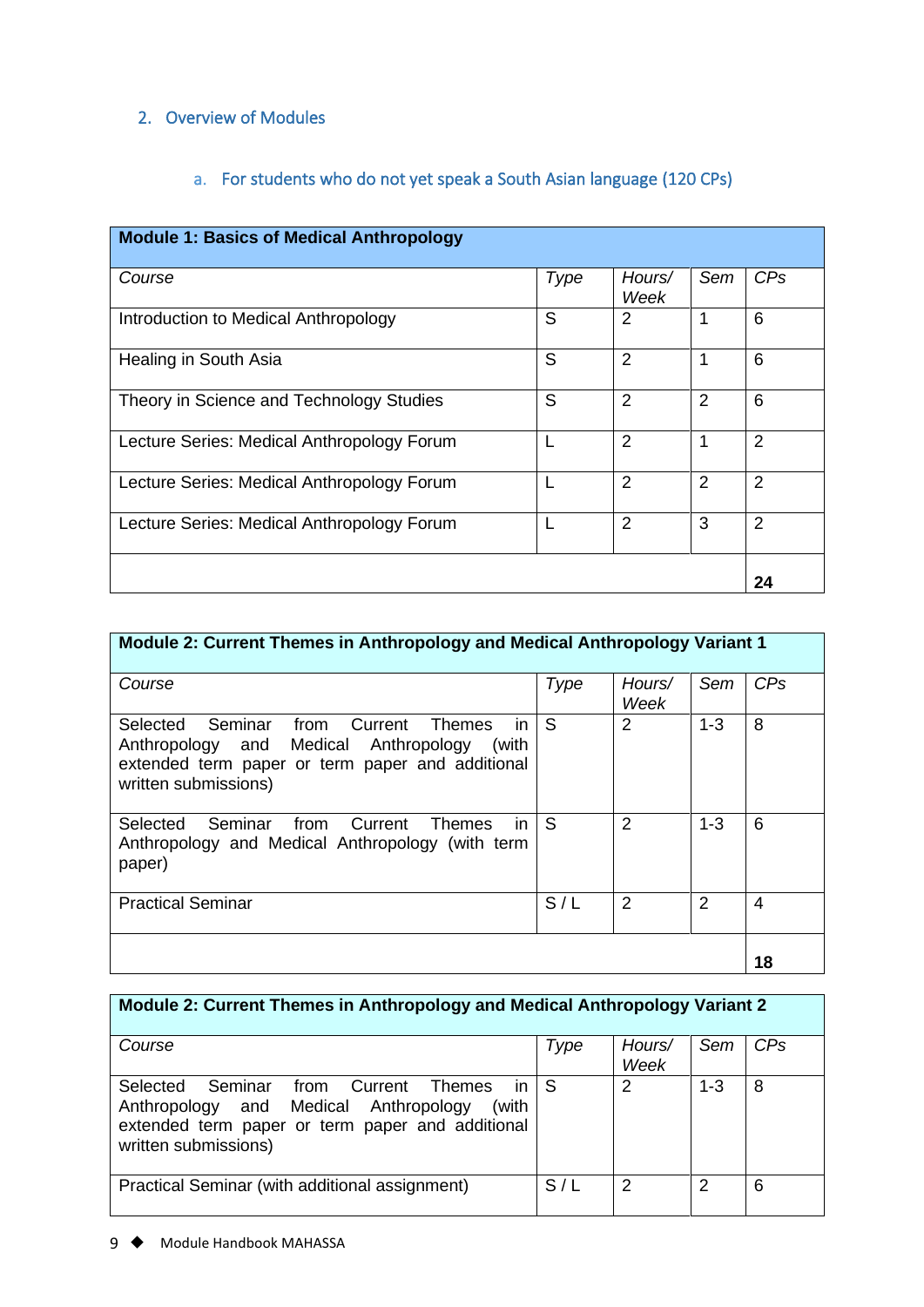| Selected Seminar from Current Themes in S<br>Anthropology and Medical Anthropology (no term<br>paper) |  | $1 - 3$ |    |
|-------------------------------------------------------------------------------------------------------|--|---------|----|
|                                                                                                       |  |         | 18 |

| <b>Module 3: Selected Themes in South Asian Studies Variant 1</b>                                                                              |              |                |         |     |
|------------------------------------------------------------------------------------------------------------------------------------------------|--------------|----------------|---------|-----|
| Course                                                                                                                                         | Type         | Hours/<br>Week | Sem     | CPs |
| Selected Seminar from Selected Themes in South<br>Asian Studies (with extended term paper or term paper<br>and additional written submissions) | <sub>S</sub> | 6              | $1 - 3$ | 8   |
| Selected Seminar from Selected Themes in South<br>Asian Studies (no term paper)                                                                | <sub>S</sub> | 6              | $1 - 3$ | 4   |
| Selected Seminar from Selected Themes in South<br>Asian Studies (no term paper)                                                                | <sub>S</sub> | 6              | $1 - 3$ | 4   |
|                                                                                                                                                |              |                |         | 16  |

| <b>Module 3: Selected Themes in South Asian Studies Variant 2</b>                 |      |                |         |     |
|-----------------------------------------------------------------------------------|------|----------------|---------|-----|
| Course                                                                            | Type | Hours/<br>Week | Sem     | CPs |
| Selected Seminar from Selected Themes in South<br>Asian Studies (with term paper) | S    | 6              | $1 - 3$ | 6   |
| Selected Seminar from Selected Themes in South<br>Asian Studies (with term paper) | S    | 6              | $1 - 3$ | 6   |
| Selected Seminar from Selected Themes in South<br>Asian Studies (no term paper)   | S    | 6              | $1 - 3$ | 4   |
|                                                                                   |      |                |         |     |

| <b>Module 4: South Asian Languages</b> |                      |                     |         |                     |
|----------------------------------------|----------------------|---------------------|---------|---------------------|
| Course                                 | Type                 | Hours/<br>Week      | Sem     | CP <sub>S</sub>     |
| Selected Language Course               | Usually<br><b>PC</b> | <b>Usually</b><br>2 | $1 - 2$ | <b>Usually</b><br>6 |
| Selected Language Course               | Usually<br><b>PC</b> | <b>Usually</b><br>2 | $2 - 3$ | <b>Usually</b><br>6 |
|                                        |                      |                     |         | 12                  |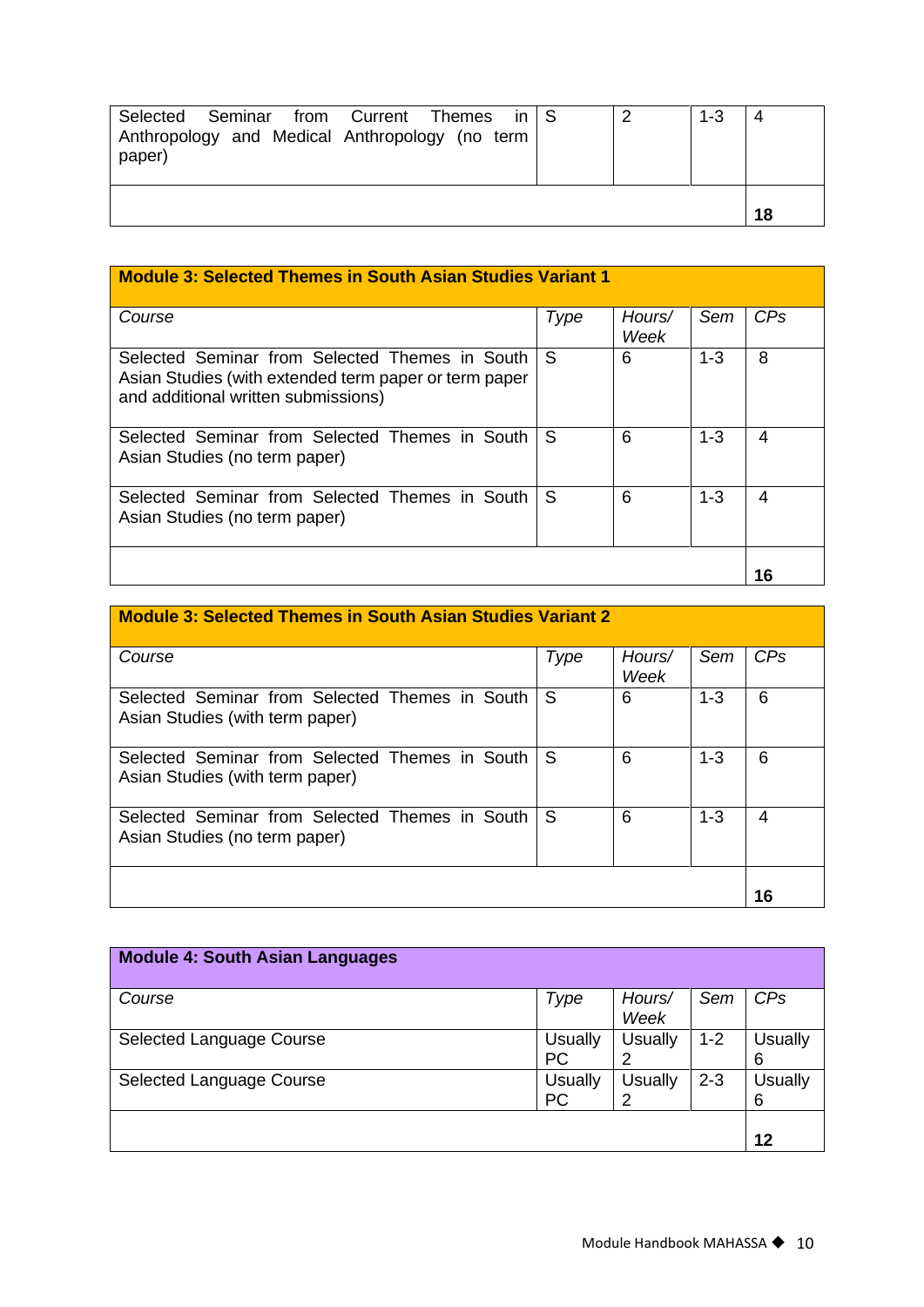# **Module 5: Scientific and Medical Anthropological Methods**

| Course                                                                                                | Type | Hours/ | Sem | CPs |
|-------------------------------------------------------------------------------------------------------|------|--------|-----|-----|
|                                                                                                       |      | Week   |     |     |
| Scientific Working Skills (including workshop "Gender<br>and Difference in Everyday University Life") | - S  | 2      |     | 6   |
| Methods in Medical Anthropology                                                                       | S    | 2      | 2   | 6   |
|                                                                                                       |      |        |     | 12  |
|                                                                                                       |      |        |     |     |

| <b>Module 6: Research Preparation and Research</b>    |                |                                                       |     |     |
|-------------------------------------------------------|----------------|-------------------------------------------------------|-----|-----|
| Course                                                | Type           | Hours/<br>Week                                        | Sem | CPs |
| Master's Thesis Preparation                           | S              | 2                                                     | 3   | 8   |
| Field, archival, or literature research or internship | Self-<br>study | <b>Break between</b><br>the $3.$ und $4.$<br>Semester |     | 8   |
|                                                       |                |                                                       |     | 16  |

| <b>Module 7: Master's Thesis</b> |                |                |     |                 |
|----------------------------------|----------------|----------------|-----|-----------------|
| Course                           | Type           | Hours<br>/Week | Sem | CP <sub>S</sub> |
| Master's Thesis Colloquium       | S              | 2              | 4   | 4               |
| Master's Thesis                  | Self-<br>study |                | 4   | 18              |
|                                  |                |                |     | 22              |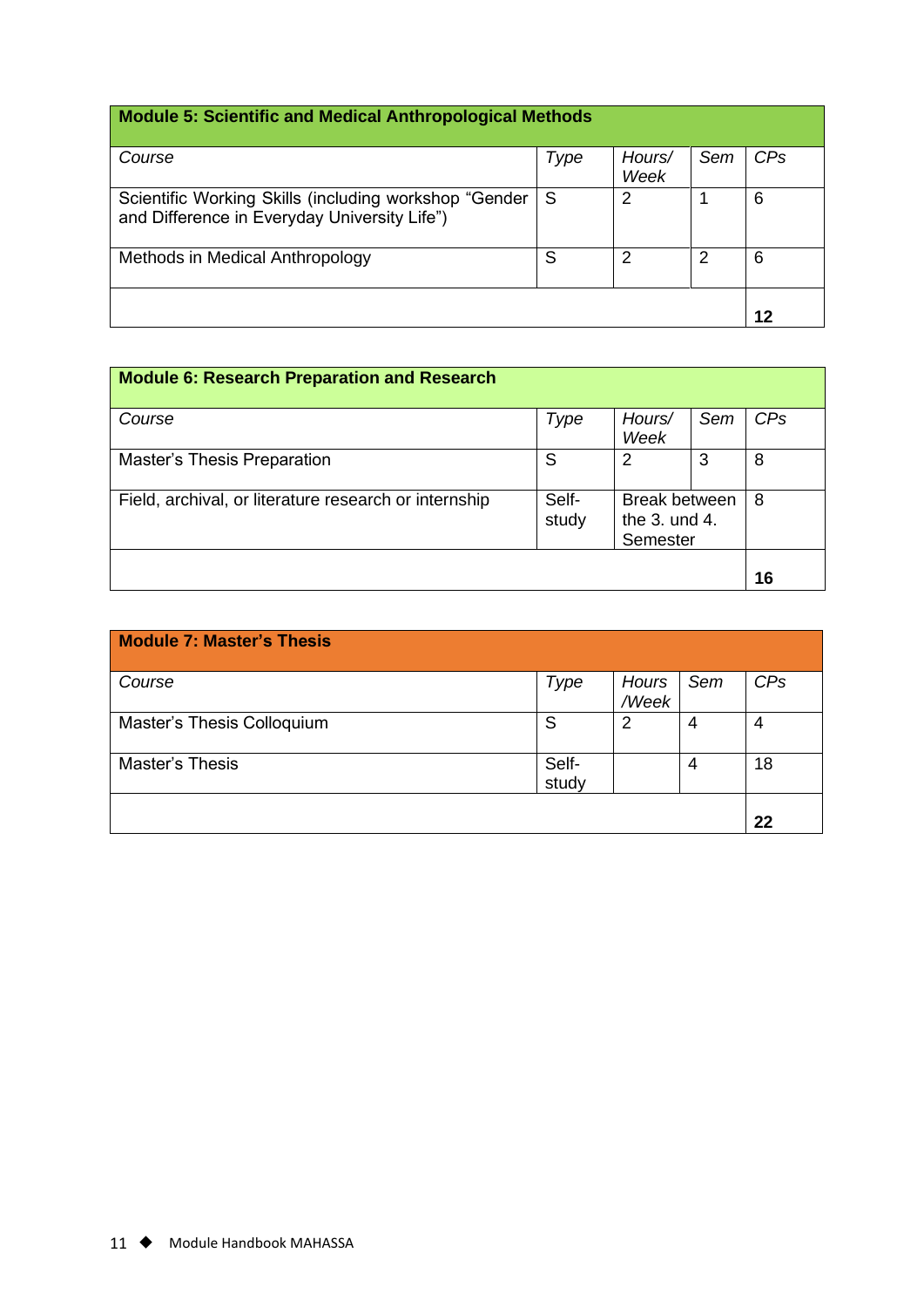# b. For students who already speak a South Asian language (120 CPs)

<span id="page-12-0"></span>

| <b>Module 1: Basics of Medical Anthropology</b> |      |                |                |                |
|-------------------------------------------------|------|----------------|----------------|----------------|
| Course                                          | Type | Hours/<br>Week | Sem            | CPs            |
| Introduction to Medical Anthropology            | S    | 2              | 1              | 6              |
| Healing in South Asia                           | S    | $\overline{2}$ | 1              | 6              |
| Theory in Science and Technology Studies        | S    | $\overline{2}$ | $\overline{2}$ | 6              |
| Lecture Series: Medical Anthropology Forum      | L    | $\overline{2}$ | 1              | $\overline{2}$ |
| Lecture Series: Medical Anthropology Forum      | L    | $\overline{2}$ | 2              | $\overline{2}$ |
| Lecture Series: Medical Anthropology Forum      |      | $\overline{2}$ | 3              | $\overline{2}$ |
|                                                 |      |                |                | 24             |

| Module 2: Current Themes in Anthropology and Medical Anthropology Variant 1                                                                                                               |      |                |         |     |
|-------------------------------------------------------------------------------------------------------------------------------------------------------------------------------------------|------|----------------|---------|-----|
| Course                                                                                                                                                                                    | Type | Hours/<br>Week | Sem     | CPs |
| Selected Seminar from<br>Current<br><b>Themes</b><br>in.<br>and Medical Anthropology<br>Anthropology<br>(with<br>extended term paper or term paper and additional<br>written submissions) | S    | 2              | $1 - 3$ | 8   |
| Selected Seminar from Current<br><b>Themes</b><br>in<br>Anthropology and Medical Anthropology (with<br>extended term paper or term paper and additional<br>written submissions)           | S    | $\overline{2}$ | $1 - 3$ | 8   |
| Practical Seminar (with additional assignment)                                                                                                                                            | S/L  | 2              | 2       | 6   |
| Seminar<br>from Current<br>Selected<br><b>Themes</b><br>in.<br>Anthropology and Medical Anthropology (no term<br>paper)                                                                   | S    | $\overline{2}$ | $1 - 3$ | 4   |
| Selected Seminar from Current<br><b>Themes</b><br>in<br>Anthropology and Medical Anthropology (no term<br>paper)                                                                          | S    | $\mathcal{P}$  | $1 - 3$ | 4   |
|                                                                                                                                                                                           |      |                |         | 30  |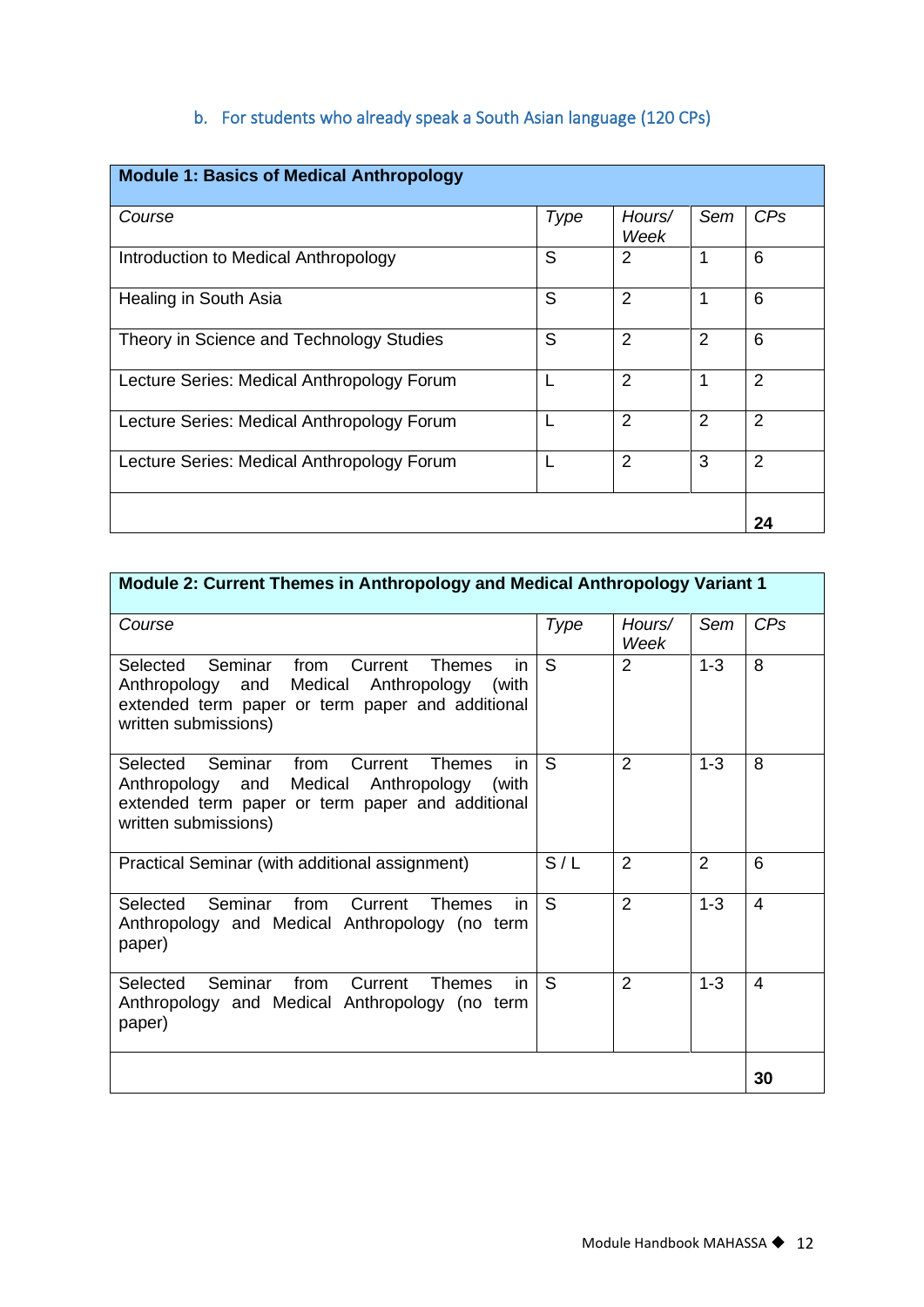# **Module 2: Current Themes in Anthropology and Medical Anthropology Variant 2**

| Course                                                                                                                                                                                | Type | Hours/<br>Week | Sem            | CPs            |
|---------------------------------------------------------------------------------------------------------------------------------------------------------------------------------------|------|----------------|----------------|----------------|
| Selected Seminar from Current<br><b>Themes</b><br>in.<br>Anthropology and Medical Anthropology (with<br>extended term paper or term paper and additional<br>written submissions)      | S    | $\overline{2}$ | $1 - 3$        | 8              |
| Selected Seminar<br>in<br>from<br>Current<br><b>Themes</b><br>Anthropology and Medical Anthropology (with<br>extended term paper or term paper and additional<br>written submissions) | S    | $\overline{2}$ | $1 - 3$        | 8              |
| Selected Seminar from<br>Current<br>in<br><b>Themes</b><br>Anthropology and Medical Anthropology (with term<br>paper)                                                                 | S    | $\overline{2}$ | $1 - 3$        | 6              |
| <b>Practical Seminar</b>                                                                                                                                                              | S/L  | $\overline{2}$ | $\overline{2}$ | 4              |
| Seminar from<br><b>Current</b> Themes<br>Selected<br>in<br>Anthropology and Medical Anthropology (no term<br>paper)                                                                   | S    | $\overline{2}$ | $1 - 3$        | $\overline{4}$ |
|                                                                                                                                                                                       |      |                |                | 30             |

| <b>Module 3: Selected Themes in South Asian Studies Variant 1</b>                                                                              |      |                |         |                 |
|------------------------------------------------------------------------------------------------------------------------------------------------|------|----------------|---------|-----------------|
| Course                                                                                                                                         | Type | Hours/<br>Week | Sem     | CP <sub>s</sub> |
| Selected Seminar from Selected Themes in South<br>Asian Studies (with extended term paper or term paper<br>and additional written submissions) | S    | 2              | $1 - 3$ | 8               |
| Selected Seminar from Selected Themes in South<br>Asian Studies (no term paper)                                                                | S    | 2              | $1 - 3$ | 4               |
| Selected Seminar from Selected Themes in South<br>Asian Studies (no term paper)                                                                | S    | 2              | $1 - 3$ | 4               |
|                                                                                                                                                |      |                |         | 16              |

| <b>Module 3: Selected Themes in South Asian Studies Variant 2</b>                     |      |                |         |                 |  |
|---------------------------------------------------------------------------------------|------|----------------|---------|-----------------|--|
| Course                                                                                | Type | Hours/<br>Week | Sem     | CP <sub>S</sub> |  |
| Selected Seminar from Selected Themes in South I S<br>Asian Studies (with term paper) |      | 2              | $1 - 3$ | 6               |  |
| Selected Seminar from Selected Themes in South I S<br>Asian Studies (with term paper) |      | 2              | $1 - 3$ | 6               |  |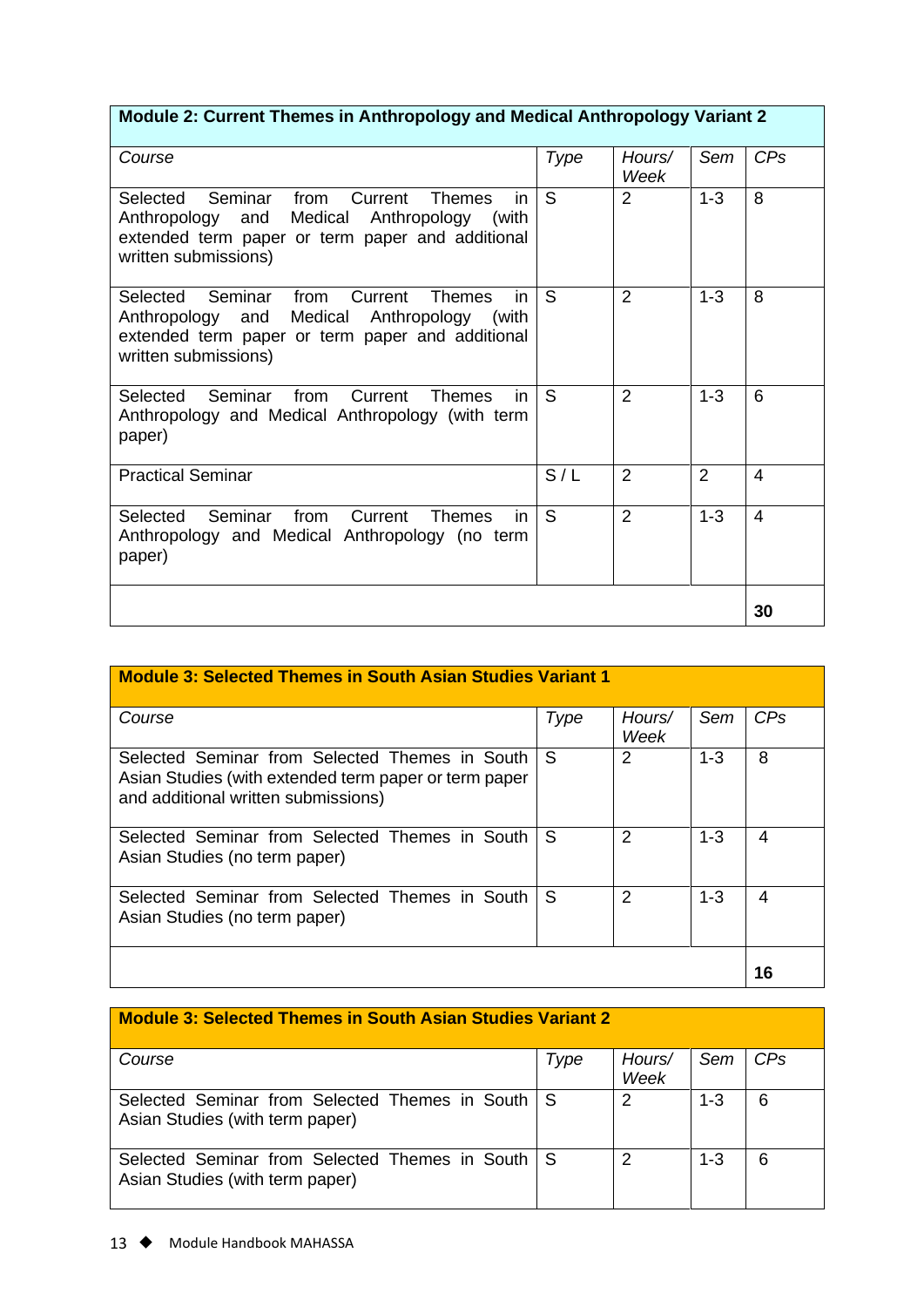| Selected Seminar from Selected Themes in South   S<br>Asian Studies (no term paper) |  | $1 - 3$ |    |
|-------------------------------------------------------------------------------------|--|---------|----|
|                                                                                     |  |         | 16 |

| <b>Module 5: Scientific and Medical Anthropological Methods</b>                                       |      |                |     |     |
|-------------------------------------------------------------------------------------------------------|------|----------------|-----|-----|
| Course                                                                                                | Type | Hours/<br>Week | Sem | CPs |
| Scientific Working Skills (including workshop "Gender<br>and Difference in Everyday University Life") | S    | 2              |     | 6   |
| Methods in Medical Anthropology                                                                       | S    | 2              | 2   | 6   |
|                                                                                                       |      |                |     | 12  |

| <b>Module 6: Research Preparation and Research</b>    |                |                                                       |     |     |
|-------------------------------------------------------|----------------|-------------------------------------------------------|-----|-----|
| Course                                                | Type           | Hours/<br>Week                                        | Sem | CPs |
| Master's Thesis Preparation                           | S              | 2                                                     | 3   | 8   |
| Field, archival, or literature research or internship | Self-<br>study | <b>Break between</b><br>the $3.$ und $4.$<br>Semester |     | 8   |
|                                                       |                |                                                       |     | 16  |

| <b>Module 7: Master's Thesis</b> |                |                |     |                 |
|----------------------------------|----------------|----------------|-----|-----------------|
| Course                           | Type           | Hours<br>/Week | Sem | CP <sub>s</sub> |
| Master's Thesis Colloquium       | S              | $\overline{2}$ | 4   | 4               |
| Master's Thesis                  | Self-<br>study |                | 4   | 18              |
|                                  |                |                |     | 22              |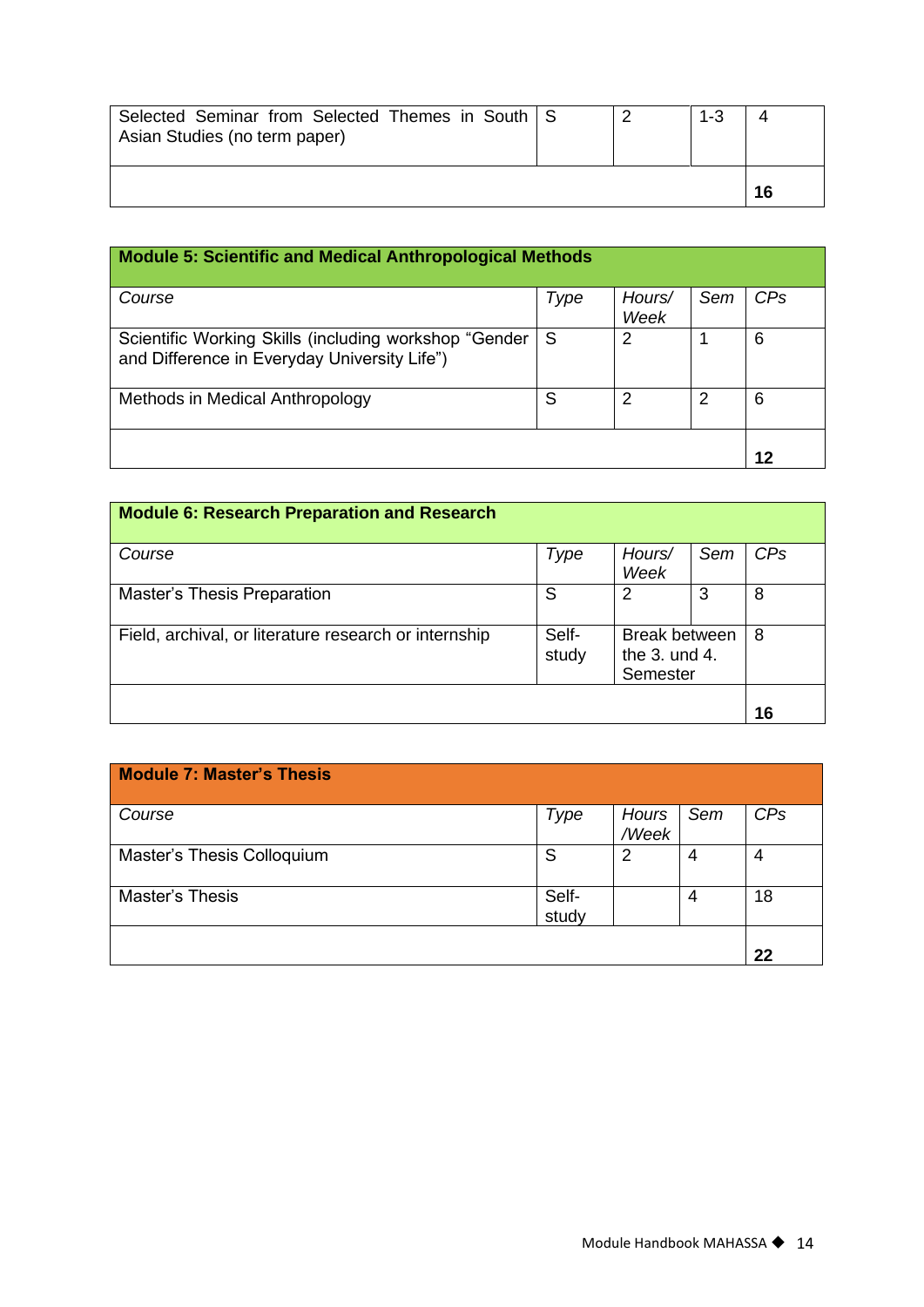# c. As major subject with 100 CPs and another minor subject

<span id="page-15-0"></span>

| <b>Module 1: Basics of Medical Anthropology</b> |      |                |                |                 |
|-------------------------------------------------|------|----------------|----------------|-----------------|
| Course                                          | Type | Hours/<br>Week | Sem            | CP <sub>s</sub> |
| Introduction to Medical Anthropology            | S    | 2              | 1              | 6               |
| Healing in South Asia                           | S    | $\overline{2}$ | 1              | 6               |
| Theory in Science and Technology Studies        | S    | 2              | $\overline{2}$ | 6               |
| Lecture Series: Medical Anthropology Forum      |      | 2              | 1              | 2               |
| Lecture Series: Medical Anthropology Forum      |      | 2              | $\overline{2}$ | 2               |
| Lecture Series: Medical Anthropology Forum      |      | $\overline{2}$ | 3              | $\overline{2}$  |
|                                                 |      |                |                | 24              |

| <b>Module 2: Current Themes in Anthropology and Medical Anthropology</b>                                                                                                     |      |                |         |     |
|------------------------------------------------------------------------------------------------------------------------------------------------------------------------------|------|----------------|---------|-----|
| Course                                                                                                                                                                       | Type | Hours/<br>Week | Sem     | CPs |
| Selected Seminar from Current<br>Themes<br>in.<br>Anthropology and Medical Anthropology<br>(with<br>extended term paper or term paper and additional<br>written submissions) | S    | $\overline{2}$ | $1 - 3$ | 8   |
| <b>Practical Seminar</b>                                                                                                                                                     | S/L  | $\overline{2}$ | 2       | 4   |
| Seminar<br>Selected<br>from Current<br>in.<br>Themes<br>Anthropology and Medical Anthropology (no term<br>paper)                                                             | S    | 2              | $1 - 3$ | 4   |
|                                                                                                                                                                              |      |                |         | 16  |

| <b>Module 3: Selected Themes in South Asian Studies</b>                           |      |                |         |            |
|-----------------------------------------------------------------------------------|------|----------------|---------|------------|
| Course                                                                            | Type | Hours/<br>Week | Sem     | <b>CPs</b> |
| Selected Seminar from Selected Themes in South<br>Asian Studies (with term paper) | l S  | 2              | $1 - 3$ | 6          |
| Selected Seminar from Selected Themes in South S<br>Asian Studies (no term paper) |      | 2              | $1 - 3$ | 4          |
|                                                                                   |      |                |         | 10         |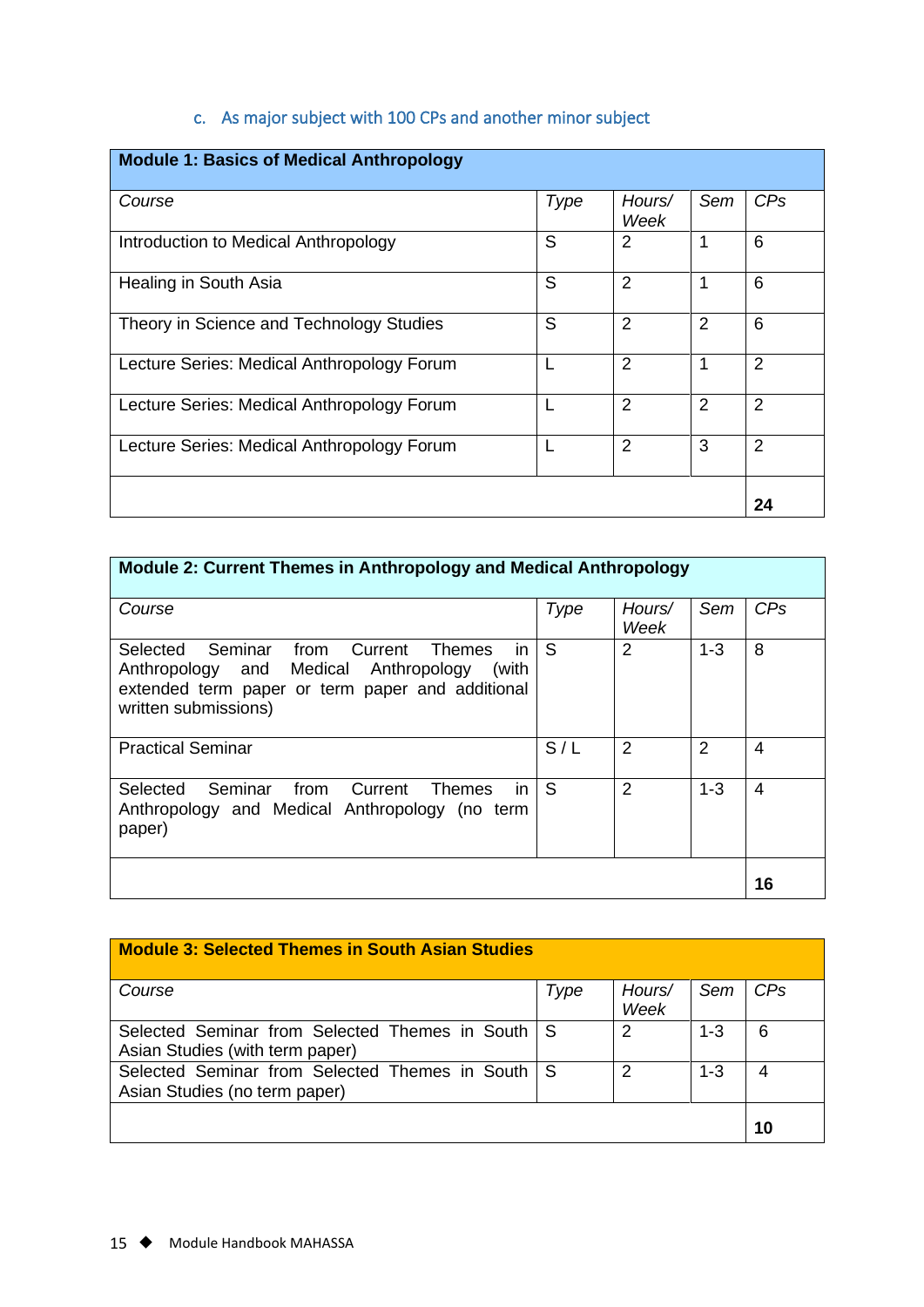# **Module 5: Scientific and Medical Anthropological Methods**

| Type | Hours/ | Sem  | CPs |
|------|--------|------|-----|
|      |        |      |     |
| S    | 2      |      | 6   |
| S    | 2      | 2    | 6   |
|      |        |      | 12  |
|      |        | Week |     |

| <b>Module 6: Research Preparation and Research</b>    |                |                                                   |     |            |
|-------------------------------------------------------|----------------|---------------------------------------------------|-----|------------|
| Course                                                | Type           | Hours/<br>Week                                    | Sem | <b>CPs</b> |
| <b>Master's Thesis Preparation</b>                    | S              | 2                                                 | 3   | 8          |
| Field, archival, or literature research or internship | Self-<br>study | <b>Break between</b><br>the 3. und 4.<br>Semester |     | 8          |
|                                                       |                |                                                   |     | 16         |

| <b>Module 7: Master's Thesis</b> |                |                |     |     |
|----------------------------------|----------------|----------------|-----|-----|
| Course                           | Type           | Hours<br>/Week | Sem | CPs |
| Master's Thesis Colloquium       | S              | 2              | 4   | 4   |
| Master's Thesis                  | Self-<br>study |                | 4   | 18  |
|                                  |                |                |     | 22  |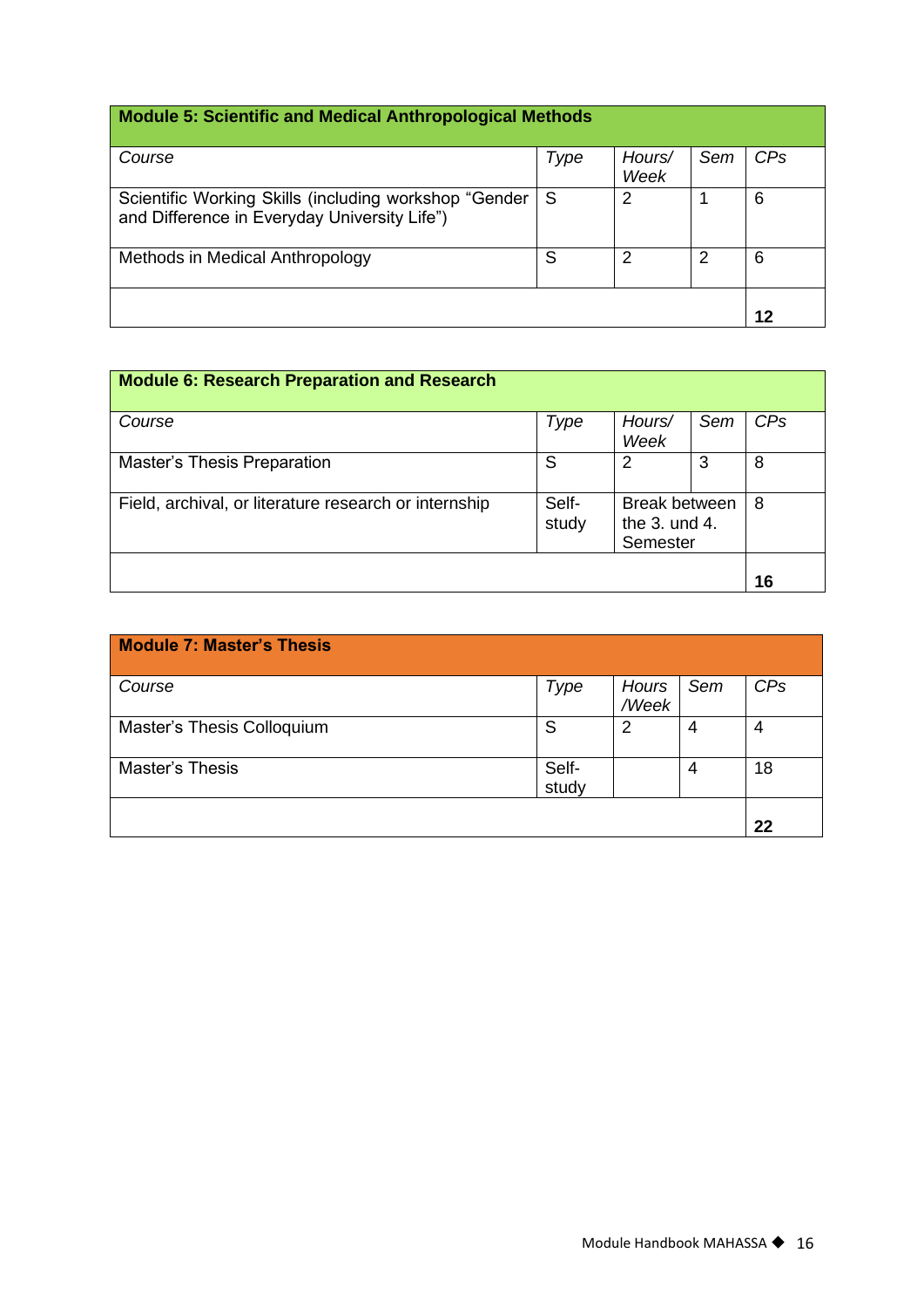# d. As minor subject for 20 CPs with another major subject: Version 1

<span id="page-17-0"></span>

| <b>Module 1: Basics of Medical Anthropology</b> |      |                |         |     |
|-------------------------------------------------|------|----------------|---------|-----|
| Course                                          | Type | Hours/<br>Week | Sem     | CPs |
| Introduction to Medical Anthropology            | S    | 2              |         | 6   |
| Healing in South Asia                           | S    | 2              | 3       | 6   |
| Lecture Series: Medical Anthropology Forum      |      | 2              | $1 - 4$ | 2   |
|                                                 |      |                |         | 14  |

| <b>Module 5: Scientific and Medical Anthropological Methods</b> |      |                |     |     |
|-----------------------------------------------------------------|------|----------------|-----|-----|
| Course                                                          | Type | Hours/<br>Week | Sem | CPs |
| Methods in Medical Anthropology                                 | S    | 2              | 2   | 6   |
|                                                                 |      |                |     | 6   |

# e. As minor subject for 20 CPs with another major subject: Version 2

<span id="page-17-1"></span>

| <b>Module 1: Basics of Medical Anthropology</b> |      |                |         |     |
|-------------------------------------------------|------|----------------|---------|-----|
| Course                                          | Type | Hours/<br>Week | Sem     | CPs |
| Introduction to Medical Anthropology            | S    | 2              |         | 6   |
| Theory in Science and Technology Studies        | S    | 2              | 2       | 6   |
| Healing in South Asia                           | S    | 2              | 3       | 6   |
| Lecture Series: Medical Anthropology Forum      |      | 2              | $1 - 4$ | 2   |
|                                                 |      |                |         | 20  |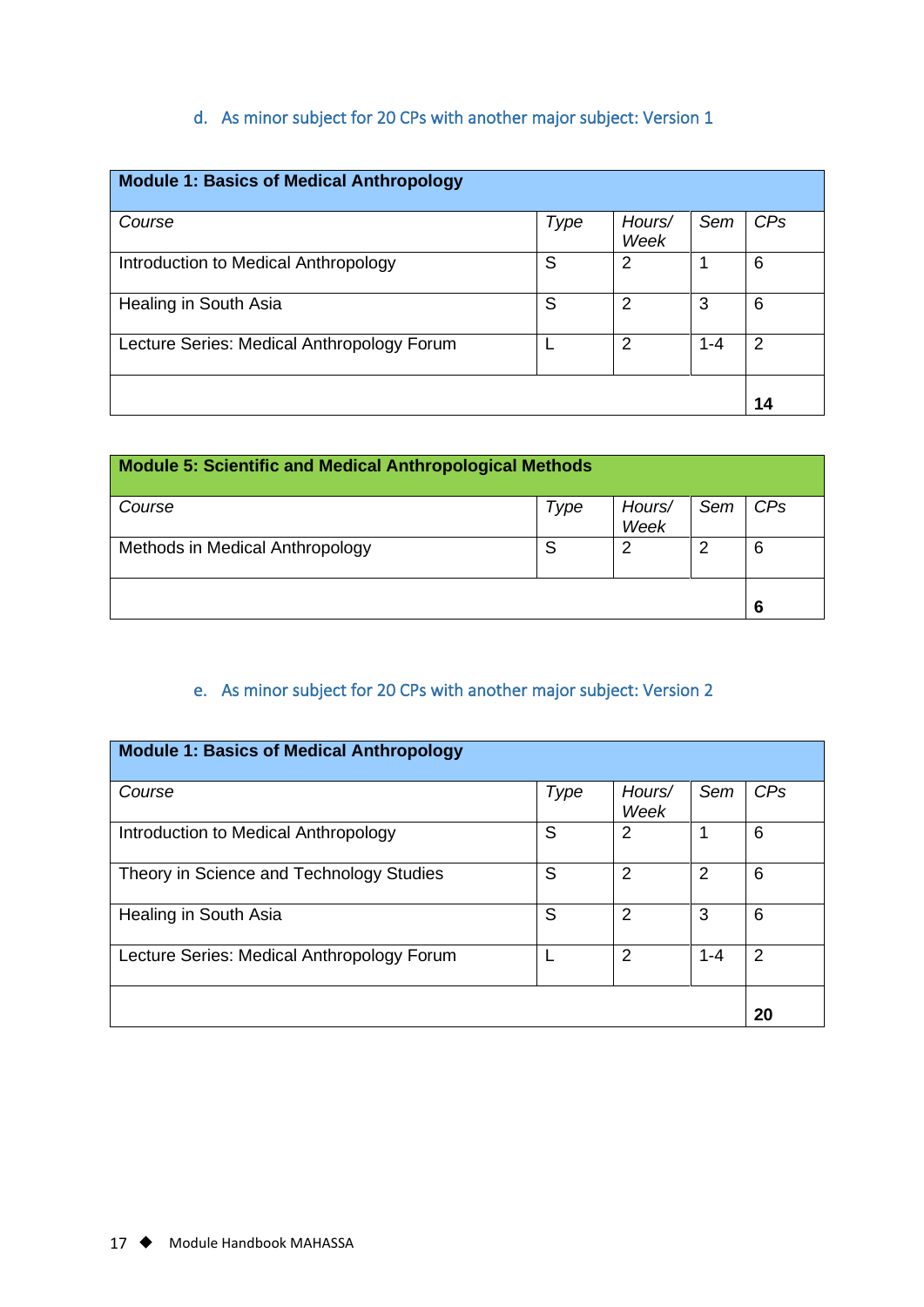- <span id="page-18-1"></span><span id="page-18-0"></span>3. Recommended Study Schedules for the MA Health and Society in South Asia
	- a. Study schedule for students who do not yet speak a South Asian language (120 CPs)

| <b>Semester</b>          | <b>Module</b>  | <b>Course</b>                                                                     | <b>CPs</b>     |
|--------------------------|----------------|-----------------------------------------------------------------------------------|----------------|
| 1. Semester              | 1              | Introduction to Medical Anthropology                                              | 6              |
|                          |                | <b>Healing in South Asia</b>                                                      | 6              |
|                          |                | <b>Medical Anthropology Forum</b>                                                 | $\overline{2}$ |
|                          | 3              | Selected Course in South Asian Studies (no term<br>paper)                         | 4              |
|                          | $\overline{4}$ | South Asian Language                                                              | 6              |
|                          | 5              | <b>Scientific Working Skills</b>                                                  | 6              |
| 2. Semester              | 1              | Theory in Science and Technology Studies                                          | 6              |
|                          |                | <b>Medical Anthropology Forum</b>                                                 | $\overline{2}$ |
|                          | $\overline{2}$ | <b>Practical Seminar</b>                                                          | $\overline{4}$ |
|                          | 3              | <b>Selected Course in South Asian Studies</b>                                     | 8              |
|                          |                | (extended term paper)                                                             |                |
|                          | $\overline{4}$ | South Asian Language                                                              | 6              |
|                          | 5              | <b>Methods in Medical Anthropology</b>                                            | 6              |
| 3. Semester              | 1              | <b>Medical Anthropology Forum</b>                                                 | $\overline{2}$ |
|                          | $\overline{2}$ | Selected Course in Anthropology and Medical<br>Anthropology (extended term paper) | 8              |
|                          |                | Selected Course in Anthropology and Medical<br>Anthropology (term paper)          | 6              |
|                          | 3              | Selected Course in South Asian Studies (no term<br>paper)                         | $\overline{4}$ |
|                          | 6              | <b>Master's Thesis Preparation</b>                                                | 8              |
| <b>Break</b>             | 6              | Field, archival, or literature research                                           | 8              |
| 4. Semester <sup>1</sup> | $\overline{7}$ | <b>Master's Thesis Colloquium</b>                                                 | $\overline{4}$ |
|                          | $\overline{7}$ | <b>Master's Thesis</b>                                                            | 18             |
|                          |                |                                                                                   | 120            |

<sup>1</sup> Apart from Module 7, one seminar from Module 2, 3, or 4 for a maximum of 6 CPs can be attended in the 4th semester. In case of an extension of the duration of studies beyond the regular study duration, however, all courses in Modules 1 to 5 as well as the course "Master's Thesis Preparation" (90 CPs in total) have to be completed before Module 7 can be attended (see section 4, paragraph g).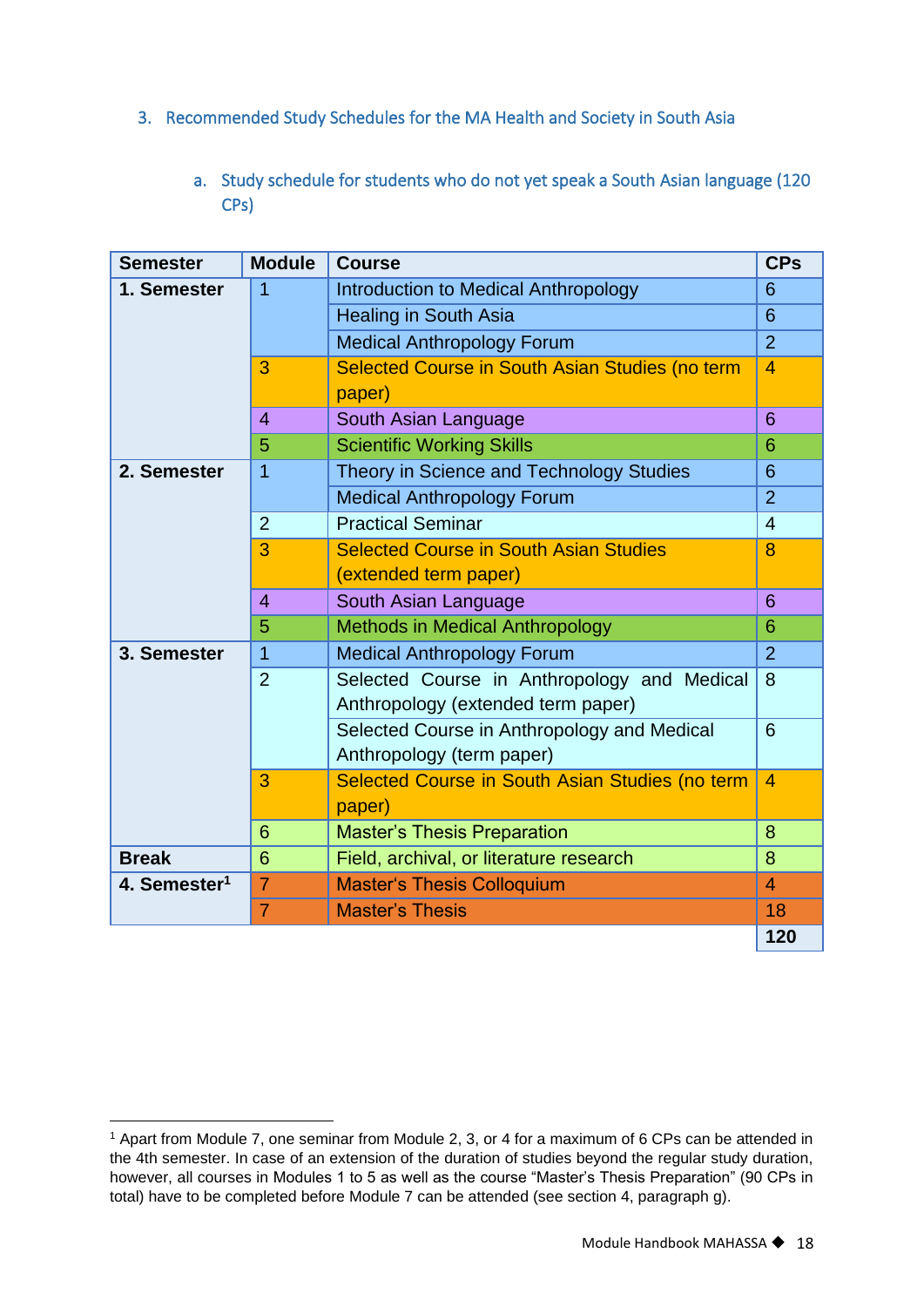b. Study schedule for students who already speak a South Asian language (120 CPs)

<span id="page-19-0"></span>

| <b>Semester</b>          | <b>Module</b>  | <b>Course</b>                                           | <b>CPs</b>     |
|--------------------------|----------------|---------------------------------------------------------|----------------|
| 1. Semester              | 1              | Introduction to Medical Anthropology                    | 6              |
|                          |                | <b>Healing in South Asia</b>                            | 6              |
|                          |                | <b>Medical Anthropology Forum</b>                       | $\overline{2}$ |
|                          | $\overline{2}$ | Selected Course in Anthropology and Medical             | $\overline{4}$ |
|                          |                | Anthropology (no term paper)                            |                |
|                          | 3              | Selected Course in South Asian Studies (no term         | 4              |
|                          |                | paper)                                                  |                |
|                          | 5              | <b>Scientific Working Skills</b>                        | 6              |
| 2. Semester              | 1              | Theory in Science and Technology Studies                | 6              |
|                          |                | <b>Medical Anthropology Forum</b>                       | $\overline{2}$ |
|                          | $\overline{2}$ | Selected Course in Anthropology and Medical             | 8              |
|                          |                | Anthropology (extended term paper)                      |                |
|                          |                | Practical Seminar (additional assignment)               | 6              |
|                          | 3              | Selected Course in South Asian Studies (no term         | 4              |
|                          |                | paper)                                                  |                |
|                          | 5              | <b>Methods in Medical Anthropology</b>                  | 6              |
| 3. Semester              | $\overline{1}$ | <b>Medical Anthropology Forum</b>                       | $\overline{2}$ |
|                          | $\overline{2}$ | Selected Course in Anthropology and Medical             | 8              |
|                          |                | Anthropology (extended term paper)                      |                |
|                          |                | Selected Course in Anthropology and Medical             | $\overline{4}$ |
|                          |                | Anthropology (no term paper)                            |                |
|                          | 3              | <b>Selected Course in South Asian Studies (extended</b> | 8              |
|                          |                | term paper)                                             |                |
|                          | 6              | <b>Master's Thesis Preparation</b>                      | 8              |
| <b>Break</b>             | 6              | Field, archival, or literature research                 | 8              |
| 4. Semester <sup>2</sup> | $\overline{7}$ | <b>Master's Thesis Colloquium</b>                       | $\overline{4}$ |
|                          | $\overline{7}$ | <b>Master's Thesis</b>                                  | 18             |
|                          |                |                                                         | 120            |

<sup>2</sup> Apart from Module 7, one seminar from Module 2 or 3 for a maximum of 6 CPs can be attended in the 4th semester. In case of an extension of the duration of studies beyond the regular study duration, however, all courses in Modules 1 to 5 as well as the course "Master's Thesis Preparation" (90 CPs in total) have to be completed before Module 7 can be attended (see section 4, paragraph g).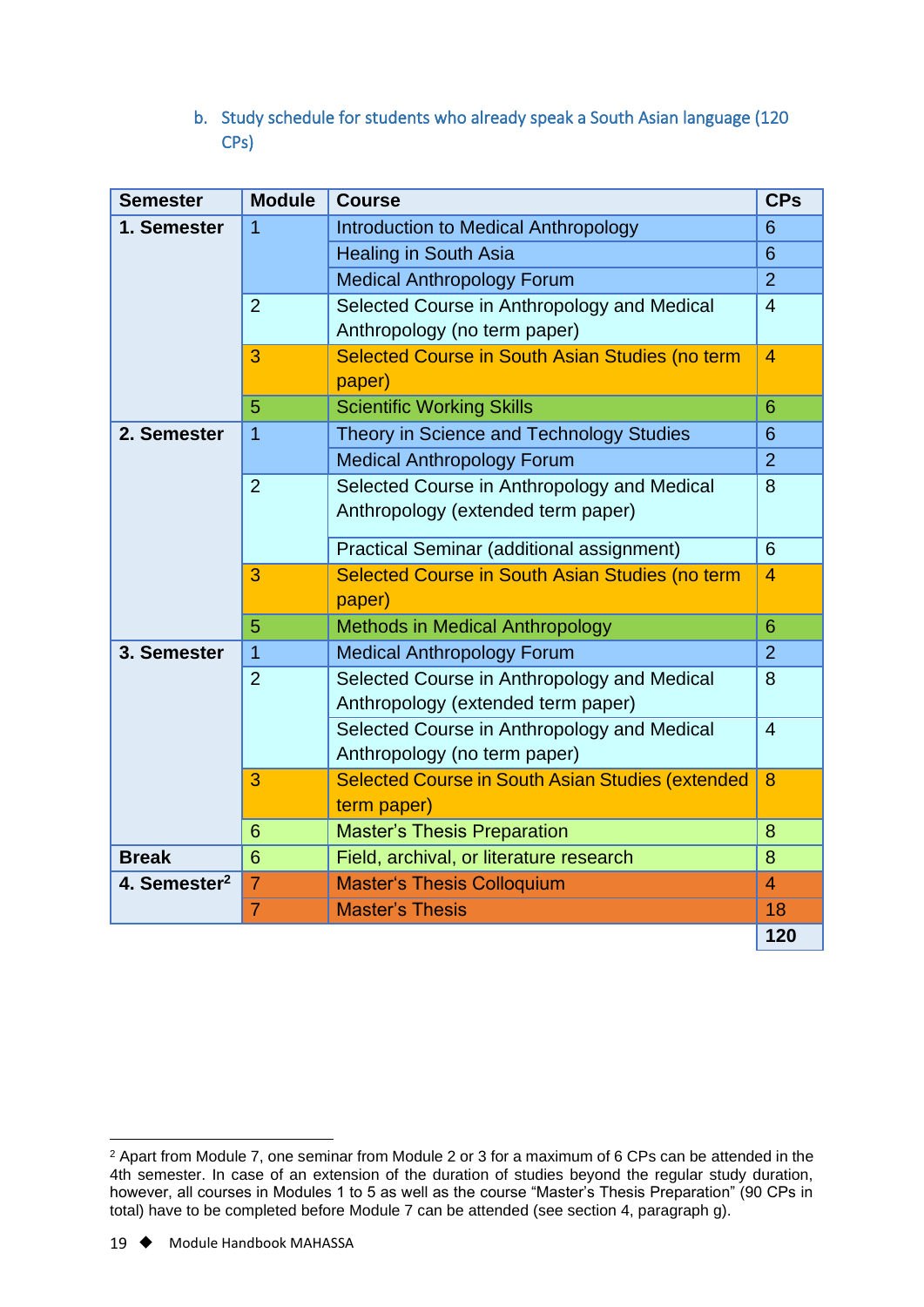# c. Study schedule for 100 CPs

<span id="page-20-0"></span>

| <b>Semester</b>          | <b>Module</b>  | <b>Course</b>                                       | <b>CPs</b>     |
|--------------------------|----------------|-----------------------------------------------------|----------------|
| 1. Semester              | $\overline{1}$ | Introduction to Medical Anthropology                | 6              |
|                          |                | <b>Healing in South Asia</b>                        | 6              |
|                          |                | <b>Medical Anthropology Forum</b>                   | $\overline{2}$ |
|                          | $\overline{2}$ | Selected Course in Anthropology and Medical         | $\overline{4}$ |
|                          |                | Anthropology (no term paper)                        |                |
|                          | 5              | <b>Scientific Working Skills</b>                    | 6              |
| 2. Semester              | 1              | Theory in Science and Technology Studies            | 6              |
|                          |                | <b>Medical Anthropology Forum</b>                   | $\overline{2}$ |
|                          | $\overline{2}$ | <b>Practical Seminar</b>                            | $\overline{4}$ |
|                          | 3              | <b>Selected Course in South Asian Studies (term</b> | 6              |
|                          |                | paper)                                              |                |
|                          | 5              | <b>Methods in Medical Anthropology</b>              | 6              |
| 3. Semester              | 1              | <b>Medical Anthropology Forum</b>                   | $\overline{2}$ |
|                          | $\overline{2}$ | Selected Course in Anthropology and Medical         | 8              |
|                          |                | Anthropology (extended term paper)                  |                |
|                          | 3              | Selected Course in South Asian Studies (no term     | 4              |
|                          |                | paper)                                              |                |
|                          | 6              | <b>Master's Thesis Preparation</b>                  | 8              |
| <b>Break</b>             | 6              | <b>Research or Internship</b>                       | 8              |
| 4. Semester <sup>3</sup> | $\overline{7}$ | <b>Master's Thesis Colloquium</b>                   | $\overline{4}$ |
|                          | $\overline{7}$ | <b>Master's Thesis</b>                              | 18             |
|                          |                |                                                     | 100            |

<sup>3</sup> Apart from Module 7, one seminar from Module 2 or 3 for a maximum of 6 CPs can be attended in the 4th semester. In case of an extension of the duration of studies beyond the regular study duration, however, all courses in Modules 1 to 5 as well as the course "Master's Thesis Preparation" (90 CPs in total) have to be completed before Module 7 can be attended (see section 4, paragraph g).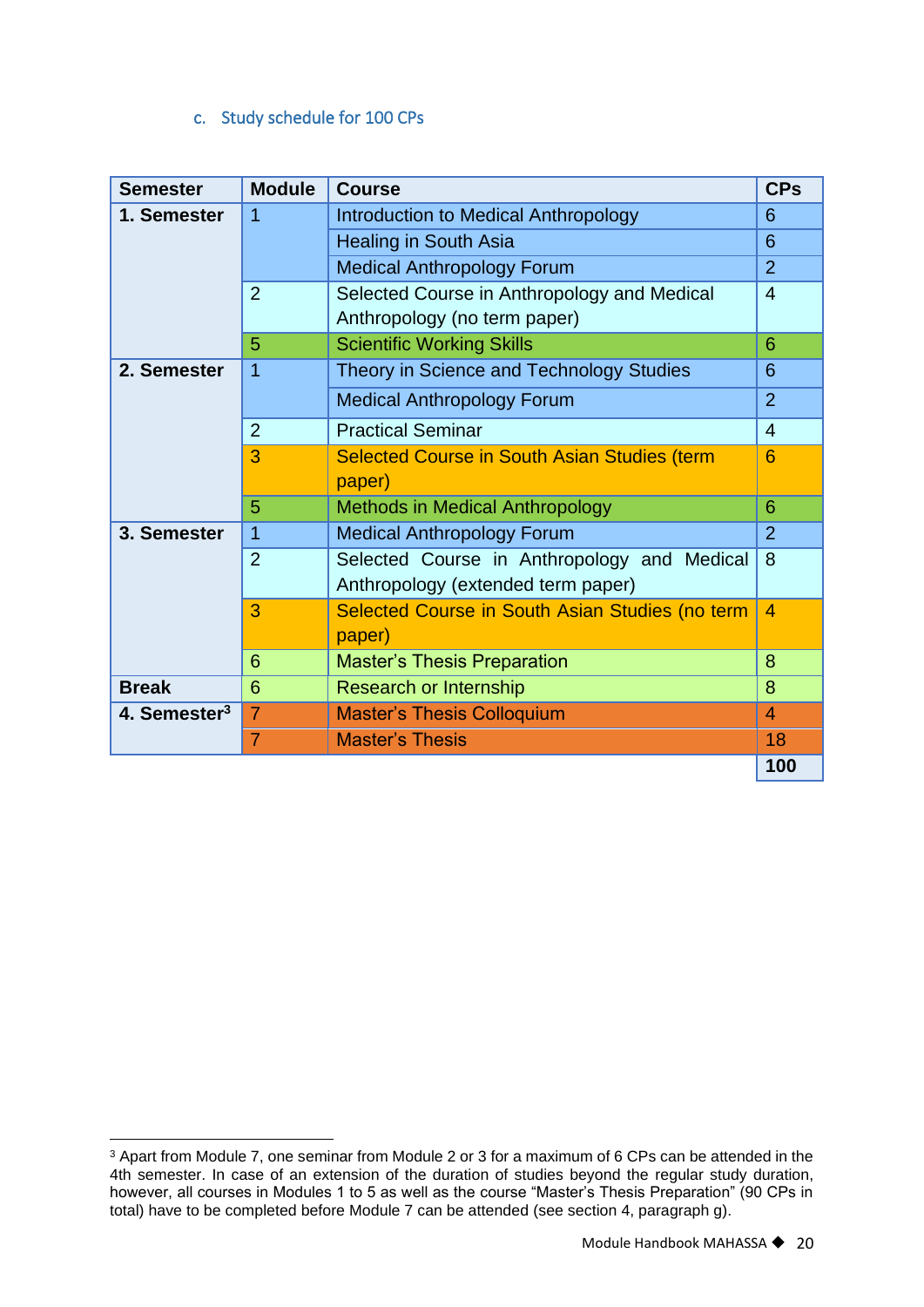# <span id="page-21-0"></span>4. Module Descriptions

#### a. Module 1: Basics of Medical Anthropology

<span id="page-21-1"></span>

| Code                  | Module name: Basics of Medical Anthropology                                                                                                                                                                                                                                                                                                                                                                                                                                                                                                                                                                                                                                                                                                                                                                                                                                                                                                                                                                                                                                                                                                                                                                                                                                                                                                                                                                                                                                                                                                                                                                                                             |
|-----------------------|---------------------------------------------------------------------------------------------------------------------------------------------------------------------------------------------------------------------------------------------------------------------------------------------------------------------------------------------------------------------------------------------------------------------------------------------------------------------------------------------------------------------------------------------------------------------------------------------------------------------------------------------------------------------------------------------------------------------------------------------------------------------------------------------------------------------------------------------------------------------------------------------------------------------------------------------------------------------------------------------------------------------------------------------------------------------------------------------------------------------------------------------------------------------------------------------------------------------------------------------------------------------------------------------------------------------------------------------------------------------------------------------------------------------------------------------------------------------------------------------------------------------------------------------------------------------------------------------------------------------------------------------------------|
| Module Type           | Compulsory                                                                                                                                                                                                                                                                                                                                                                                                                                                                                                                                                                                                                                                                                                                                                                                                                                                                                                                                                                                                                                                                                                                                                                                                                                                                                                                                                                                                                                                                                                                                                                                                                                              |
| Language              | English                                                                                                                                                                                                                                                                                                                                                                                                                                                                                                                                                                                                                                                                                                                                                                                                                                                                                                                                                                                                                                                                                                                                                                                                                                                                                                                                                                                                                                                                                                                                                                                                                                                 |
| <b>Credit Points</b>  | 24 in trajectories a, b, and c (120 und 100 CPs); 14 in trajectory d and 20<br>in trajectory e                                                                                                                                                                                                                                                                                                                                                                                                                                                                                                                                                                                                                                                                                                                                                                                                                                                                                                                                                                                                                                                                                                                                                                                                                                                                                                                                                                                                                                                                                                                                                          |
| <b>Module Content</b> | This module introduces students to the most important topics, theories,<br>and analytical perspectives in medical anthropology as well as to<br>fundamental concepts of the discipline. All of these are taught by the<br>teachers, conveyed through students presentations, and discussed in the<br>consecutive seminars "Introduction to Medical Anthropology" and<br>"Theory in Science and Technology Studies."<br>Topics include, for example, approaching health, illness, and suffering as<br>cultural, social, and discoursive phenomena, ethnomedicine, ritual<br>healing, medical pluralism and hegemony, anthropology of the body,<br>local biologies, critical medical anthropology, structural violence and<br>health, the anthropologies of medicine, global health, and practical<br>applications of medical anthropology.<br>These and other medical anthropological theories and concepts are<br>extended in the second semester with concepts from Science,<br>Technology, and Society (STS) and Science, Technology, and Medicine<br>Studies (STMS) as well as with important works on scientific and medical<br>knowledge and discourses. This includes theories and studies regarding<br>the social generation of scientific knowledge, debates about scientific<br>realism, relativism, and "strong objectivity," bio-medicine in the context of<br>scientific and colonial history, clinical gaze and the agency of discoursive<br>practices and categorisations, ontological and praxiological approaches<br>like actor-network-theory or enactment, and biopolitics and bioethics in<br>the context of modern biotechnologies. |
|                       | The seminar "Healing in South Asia" further engages with the history of<br>healing in South Asia, South Asian ideas and concepts of health, illness,<br>and body, South Asian healing systems like Ayurveda, Unani, and<br>Siddha medicine, colonial and post-colonial transformations and<br>developments in regard to South Asian healing systems and bio-<br>medicine, anthropology of bio-medicine in South Asia, and contemporary<br>health problems in South Asia.                                                                                                                                                                                                                                                                                                                                                                                                                                                                                                                                                                                                                                                                                                                                                                                                                                                                                                                                                                                                                                                                                                                                                                                |
|                       | These and other topics are further illustrated and extended through<br>examples from current research and practice in medical anthropology<br>and related fields and professions that are provided by guest speakers<br>from research and professional praxis in the ongoing lecture series<br>"Medical Anthropology Forum." In the context of the forum, students can<br>also directly engage with the speakers and thereby gain important<br>insights into academic and professional fields and directly establish<br>contacts.                                                                                                                                                                                                                                                                                                                                                                                                                                                                                                                                                                                                                                                                                                                                                                                                                                                                                                                                                                                                                                                                                                                       |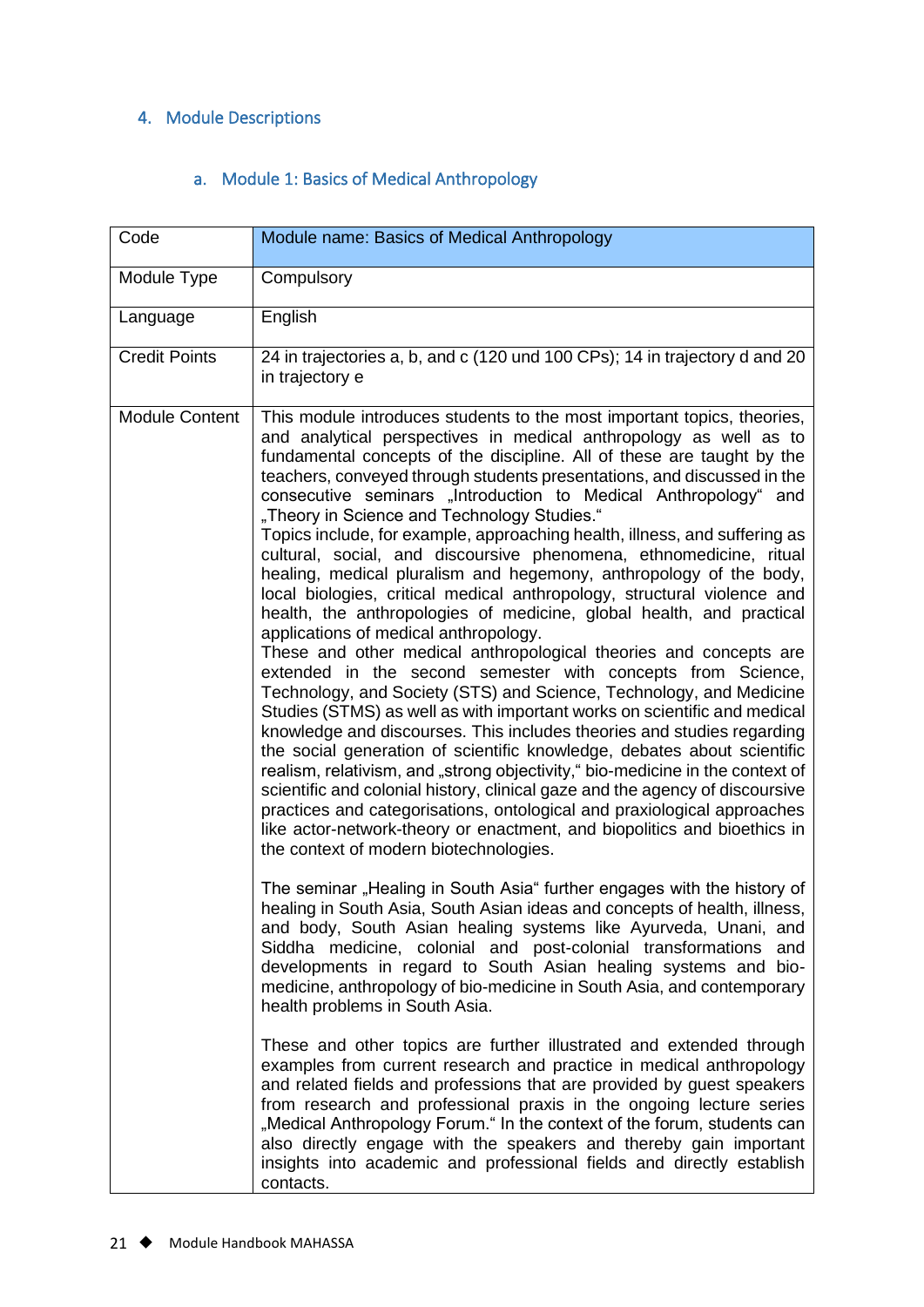| Learning<br>Objectives                                                      | Students without prior education in anthropology use the seminars<br>"Introduction to Medical Anthropology" and "Theory in Science and<br>Technology Studies" to familiarise themselves with the foundational<br>theories, approaches, and perspectives of medical anthropology and to<br>deepen their engagement with them in their oral presentations and term<br>papers.<br>Students with previous education in anthropology or medical<br>anthropology use their oral presentations and term papers in the courses<br>"Introduction to Medical Anthropology" and "Theory in Science and<br>Technology Studies" to deepen and broaden their knowledge of specific<br>areas and topics in medical anthropology. |
|-----------------------------------------------------------------------------|-------------------------------------------------------------------------------------------------------------------------------------------------------------------------------------------------------------------------------------------------------------------------------------------------------------------------------------------------------------------------------------------------------------------------------------------------------------------------------------------------------------------------------------------------------------------------------------------------------------------------------------------------------------------------------------------------------------------|
|                                                                             | After completing Module 1, students are able to:<br>Distinguish and specify the key theoretical concepts and themes<br>of medical anthropology, relate them with one another, and apply<br>them independently and with analytical competence to new<br>subject matters and situations<br>Distinguish and evaluate different medical anthropological<br>$\bullet$<br>approaches and theory schools from the last 60 years and<br>connect them to neighbouring disciplines (public health,<br>anthropology, health sciences).<br>Distinguish different applied approaches in medical anthropology,                                                                                                                  |
|                                                                             | critically reflect on them, and evaluate them based on their<br>analytical strengths and weaknesses in relation to their practical<br>applications.<br>Recognise and understand the influence of culturally specific<br>$\bullet$<br>ways of thinking, social relations and dynamics, and political and<br>economic factors on health, illness, and therapy and on different<br>perceptions and understandings of the latter in concrete cases.<br>Know the most important contemporary health problems as well<br>as the major medical systems and traditions of South Asia and<br>relate them analytically to relevant socio-cultural and political-<br>economic factors and historical developments.           |
| Teaching and<br>Learning<br>Methods                                         | Module 1 consists of 3 seminars, each with weekly sessions of 2 hours<br>per week and of 3 lectures usually consisting of 2-hour sessions every 2<br>weeks. Students in trajectories d and e have to attend only one semester<br>of the "Medical Anthropology Forum."                                                                                                                                                                                                                                                                                                                                                                                                                                             |
| Requirements<br>for Attendance                                              | None                                                                                                                                                                                                                                                                                                                                                                                                                                                                                                                                                                                                                                                                                                              |
| Applicability of<br>Module                                                  | Module 1 is designed for MAHASSA students. The courses are central<br>to the MAHASSA programme and constitute the core of the students'<br>medical anthropological education. The successful completion of Module<br>1 is a mandatory prerequisite for carrying out the research and for<br>admission to the Master's Thesis.                                                                                                                                                                                                                                                                                                                                                                                     |
| Workload,<br>Requirements<br>for Receiving<br>Credit Points,<br>and Grading | Seminars:<br>Attendance of course sessions, including self-study and smaller written<br>assignments, e.g. regular submissions regarding the required readings<br>$(3$ CPs)<br>Comprehensive oral presentation of ca. 30 minutes and subsequent<br>moderation of seminar discussion; including preliminary discussion and<br>review (1 CP)<br>Term paper of $4000 - 4800$ words (2 CPs)                                                                                                                                                                                                                                                                                                                            |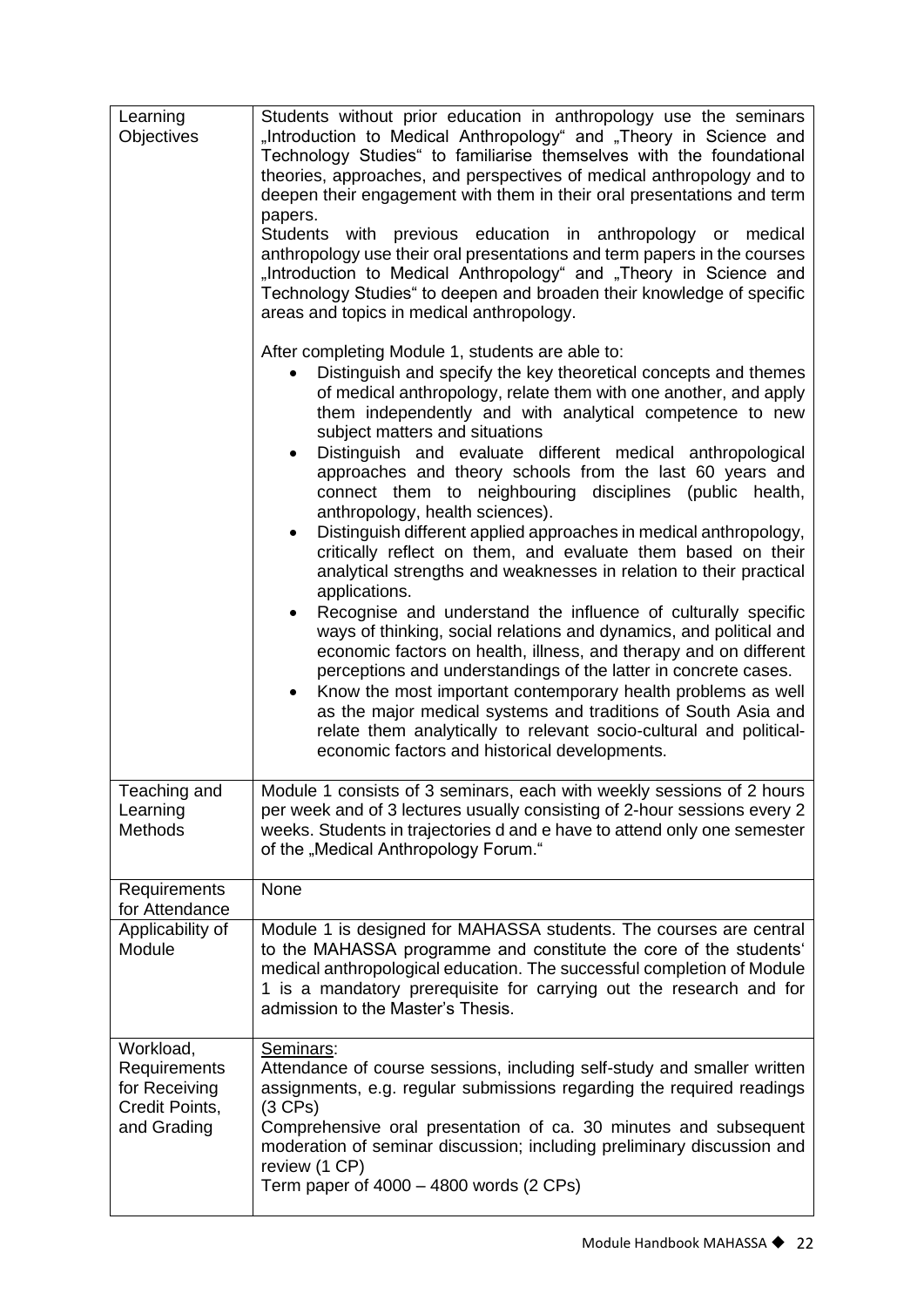|                         | Grades are given for the oral presentation and the term paper and – at<br>the discretion of the course conductor $-$ also potentially for the smaller<br>written assignments.<br>Lecture Medical Anthropology Forum:<br>Attendance of lecture sessions, including self-study and smaller written<br>assignments (2 CPs)<br>Grades are given for the smaller written assingments.                                                                                                                                                                                                                                                                                                                                                                                                                                                                       |
|-------------------------|--------------------------------------------------------------------------------------------------------------------------------------------------------------------------------------------------------------------------------------------------------------------------------------------------------------------------------------------------------------------------------------------------------------------------------------------------------------------------------------------------------------------------------------------------------------------------------------------------------------------------------------------------------------------------------------------------------------------------------------------------------------------------------------------------------------------------------------------------------|
| Frequency of<br>Courses | Trajectories a, b, and c:<br>"Introduction to Medical Anthropology" and "Healing in South Asia" are<br>offered each winter semester and are to be completed in the first<br>semester of study. "Theory in Science and Technology Studies" is offered<br>each summer semester and to be completed in the second semester.<br>"Medical Anthroplogy Forum" is offered every semester and is to be<br>attended during the first three semesters.<br>Trajectories d and e:<br>"Introduction to Medical Anthropology" is attended in the first and<br>"Healing in South Asia" in the third semester of study (winter semester).<br>"Medical Anthropology Forum" can be attended in any semester.<br>Students of trajectory e (variant 2) are required to complete "Theory in<br>Science and Technology Studies" in the second semester (summer<br>semester). |
| Duration                | 3 Semesters                                                                                                                                                                                                                                                                                                                                                                                                                                                                                                                                                                                                                                                                                                                                                                                                                                            |
| Courses                 | Trajectories a, b, and c:<br>Introduction to Medical Anthropology (Seminar)<br>$\bullet$<br>Healing in South Asia (Seminar)<br>$\bullet$<br>Theory in Science and Technology Studies (Seminar)<br>$\bullet$<br>Medical Anthropology Forum (Lecture Series)<br>$\bullet$<br>Trajectory d (variant 1):<br>Introduction to Medical Anthropology (Seminar)<br>Healing in South Asia (Seminar)<br>Medical Anthropology Forum (Vorlesungsreihe)<br>Trajectory e (variant 2):<br>Introduction to Medical Anthropology (Seminar)<br>٠<br>Healing in South Asia (Seminar)<br>Theory in Science and Technology Studies (Seminar)<br>Medical Anthropology Forum (Lecture Series)                                                                                                                                                                                  |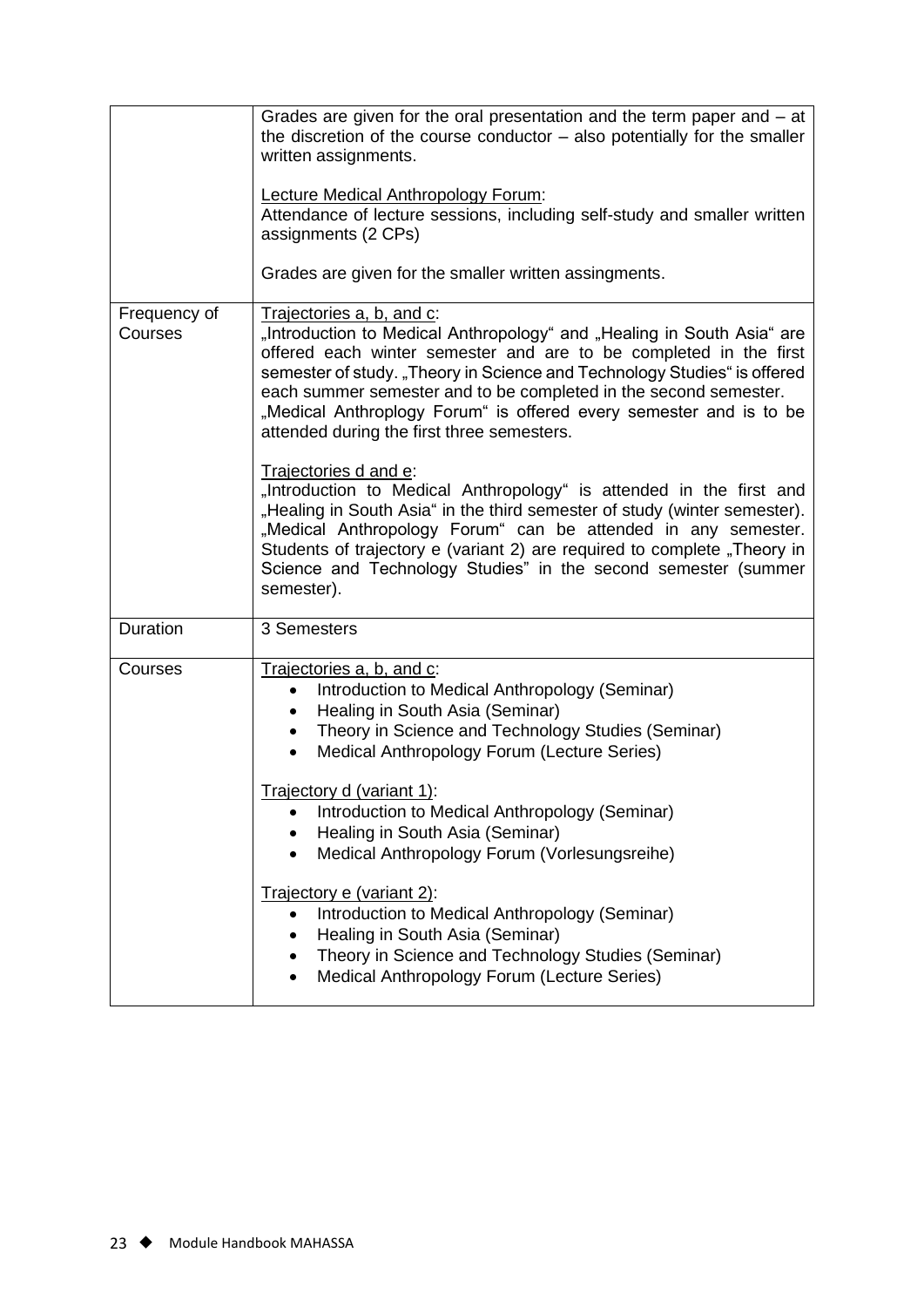# b. Module 2: Current Themes in Anthropology and Medical Anthropology

<span id="page-24-0"></span>

| Code                   | Current Themes in Anthropology and Medical<br>Module name:<br>Anthropology                                                                                                                                                                                                                                                                                                                                                                                                                                                                                                                                                                                                                                                                                                                                                                                                                                                                                                                                                                                                                                                                                                                                          |
|------------------------|---------------------------------------------------------------------------------------------------------------------------------------------------------------------------------------------------------------------------------------------------------------------------------------------------------------------------------------------------------------------------------------------------------------------------------------------------------------------------------------------------------------------------------------------------------------------------------------------------------------------------------------------------------------------------------------------------------------------------------------------------------------------------------------------------------------------------------------------------------------------------------------------------------------------------------------------------------------------------------------------------------------------------------------------------------------------------------------------------------------------------------------------------------------------------------------------------------------------|
| Module Type            | Compulsory for trajectories a, b, and c                                                                                                                                                                                                                                                                                                                                                                                                                                                                                                                                                                                                                                                                                                                                                                                                                                                                                                                                                                                                                                                                                                                                                                             |
| Language               | English                                                                                                                                                                                                                                                                                                                                                                                                                                                                                                                                                                                                                                                                                                                                                                                                                                                                                                                                                                                                                                                                                                                                                                                                             |
| <b>Credit Points</b>   | 18 CPs for trajectory a.<br>30 CPs for trajectory b.<br>16 CPs for trajectory c.                                                                                                                                                                                                                                                                                                                                                                                                                                                                                                                                                                                                                                                                                                                                                                                                                                                                                                                                                                                                                                                                                                                                    |
| <b>Module Content</b>  | This module provides the students with in-depth theoretical, analytical,<br>and applied knowledge of current and classical themes and study areas<br>in medical anthropology as well as in other branches of anthropology. In<br>the seminars, diverse theoretical, methodological, or applied questions<br>are investigated and analysed in different regional, historical, or thematic<br>contexts based on anthropological studies.<br>The topics of the seminars offered vary each semester and include topics<br>from both medical anthropology and other areas of anthropology.<br>Each summer semester, a practical seminar is offered as part of Module<br>2, which introduces the students either to different occupational and<br>applied fields of medical anthropology and related anthropological<br>disciplines or to one particular occupational or applied field in detail.<br>According to the didactical approach of the course conductor, the<br>practical seminar can take place in a seminar format, as a workshop, or<br>as a lecture series and can further be combined with an excursion, so as<br>to allow for the best possible form of engagement with the course's<br>contents.         |
| Learning<br>Objectives | Students without previous education in anthropology use Module 2 to<br>acquire basic knowledge of anthropological theories and analytical<br>perspectives and to deepen and apply this knowledge in their oral<br>presentations and term papers. Students with prior education in<br>anthropology use Module 2 to deepen and extend their knowledge of<br>selected areas of medical anthropology or related anthropological fields.<br>After completing the module, students are able to:<br>Apply selected theories, methods, and knowledge from medical<br>anthropology or other areas of anthropology to relevant situations<br>and subject matters.<br>Evaluate and relate with one another different anthropological<br>$\bullet$<br>theories, studies, and methods in relation to the discipline's<br>history as well as in particular contexts of analytical and practical<br>application.<br>Sensibly and productively apply or convey anthropological<br>knowledge and methods in applied contexts, for example in<br>health care or development work.<br>Be familiar with potential career opportunities for medical<br>anthropologists and be able to pursue them in an active and<br>structured manner. |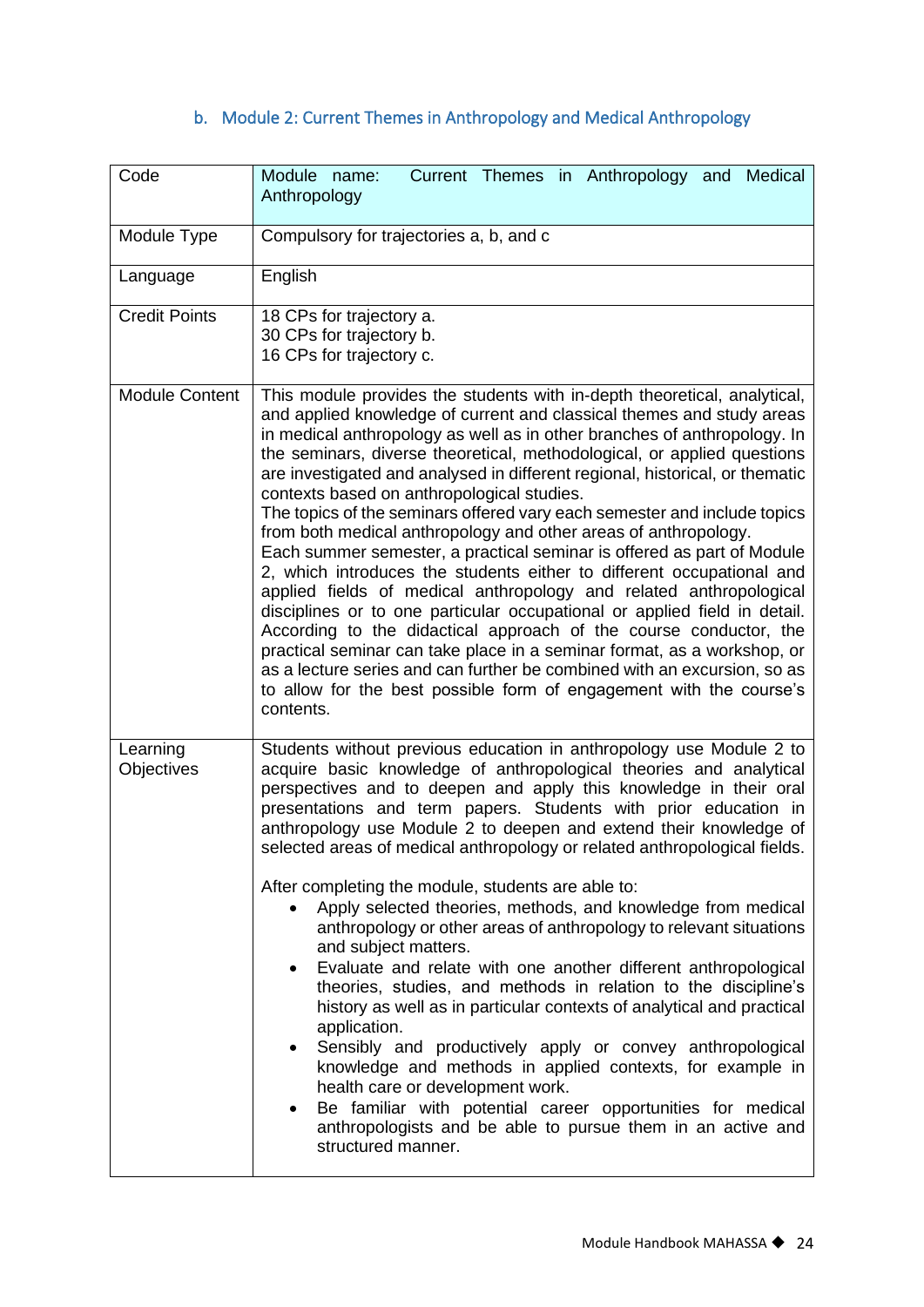| Teaching and<br>Learning<br><b>Methods</b>                                  | Module 2 consists of several courses, each of which is usually conducted<br>in weekly sessions of 2 hours in length.<br>The amount of courses and credit points to be completed differs<br>according to the different study trajectories:<br>In trajectory a, Module 2 contains 3 courses, at least one of which has to<br>be completed for 8 CPs.<br>In trajectory b, Module 2 comprises 5 courses, in at least 2 of which 8<br>CPs have to be obtained.<br>Module 2 courses can be attended for 4 CPs (no term paper), 6 CPs (with<br>term paper), or 8 CPs (with extended term paper or with term paper and<br>additional written submissions). The practical seminar can also be<br>attended for 4 or 6 CPs (see below).<br>According to their preferences, students in trajectories a and b can<br>choose between two different ways of allocating CPs in Module 2:<br>variants 1 and 2 (see section 2).<br>Trajectory c also includes 3 courses, of which one has to be completed<br>for 8 CPs and the other two for 4 CPs each (see below). |
|-----------------------------------------------------------------------------|----------------------------------------------------------------------------------------------------------------------------------------------------------------------------------------------------------------------------------------------------------------------------------------------------------------------------------------------------------------------------------------------------------------------------------------------------------------------------------------------------------------------------------------------------------------------------------------------------------------------------------------------------------------------------------------------------------------------------------------------------------------------------------------------------------------------------------------------------------------------------------------------------------------------------------------------------------------------------------------------------------------------------------------------------|
| Requirements                                                                | None                                                                                                                                                                                                                                                                                                                                                                                                                                                                                                                                                                                                                                                                                                                                                                                                                                                                                                                                                                                                                                               |
| for Participation<br>Applicability of<br>Module                             | This module addresses MAHASSA students. It teaches discipline-<br>specific competences in medical anthropology and anthropology as well<br>as general competences and provides students with insights into and<br>preparation for their subsequent professional careers. Module 2 can in<br>particular also be used by students to establish a medical anthropological<br>foundation for their subsequent research and Master's Thesis.                                                                                                                                                                                                                                                                                                                                                                                                                                                                                                                                                                                                            |
| Workload,<br>Requirements<br>for Receiving<br>Credit Points,<br>and Grading | Seminars:<br>Attendance of course sessions, including self-study and smaller written<br>assignments, e.g. regular submissions regarding the required readings<br>$(3$ CPs)<br>Comprehensive oral presentation of ca. 30 minutes and subsequent<br>moderation of seminar discussion; including preliminary discussion and<br>review (1 CP)<br><b>Additional Requirements for 6 and 8 CPs:</b><br>6 CPs:<br>Term paper of $4000 - 4800$ words (2 CPs)<br>8 CPs:<br>Term paper of 4000 - 4800 words (2 CPs) and additional written<br>submissions (2 CPs), or<br>Extended term paper of $6.000 - 7.000$ words (4 CPs)<br>Grades are given for the oral presentation, the term paper (if applicable),<br>the additional written submissions (if applicable), and $-$ at the discretion<br>of the course conductor – also potentially for the smaller written<br>assignments.                                                                                                                                                                           |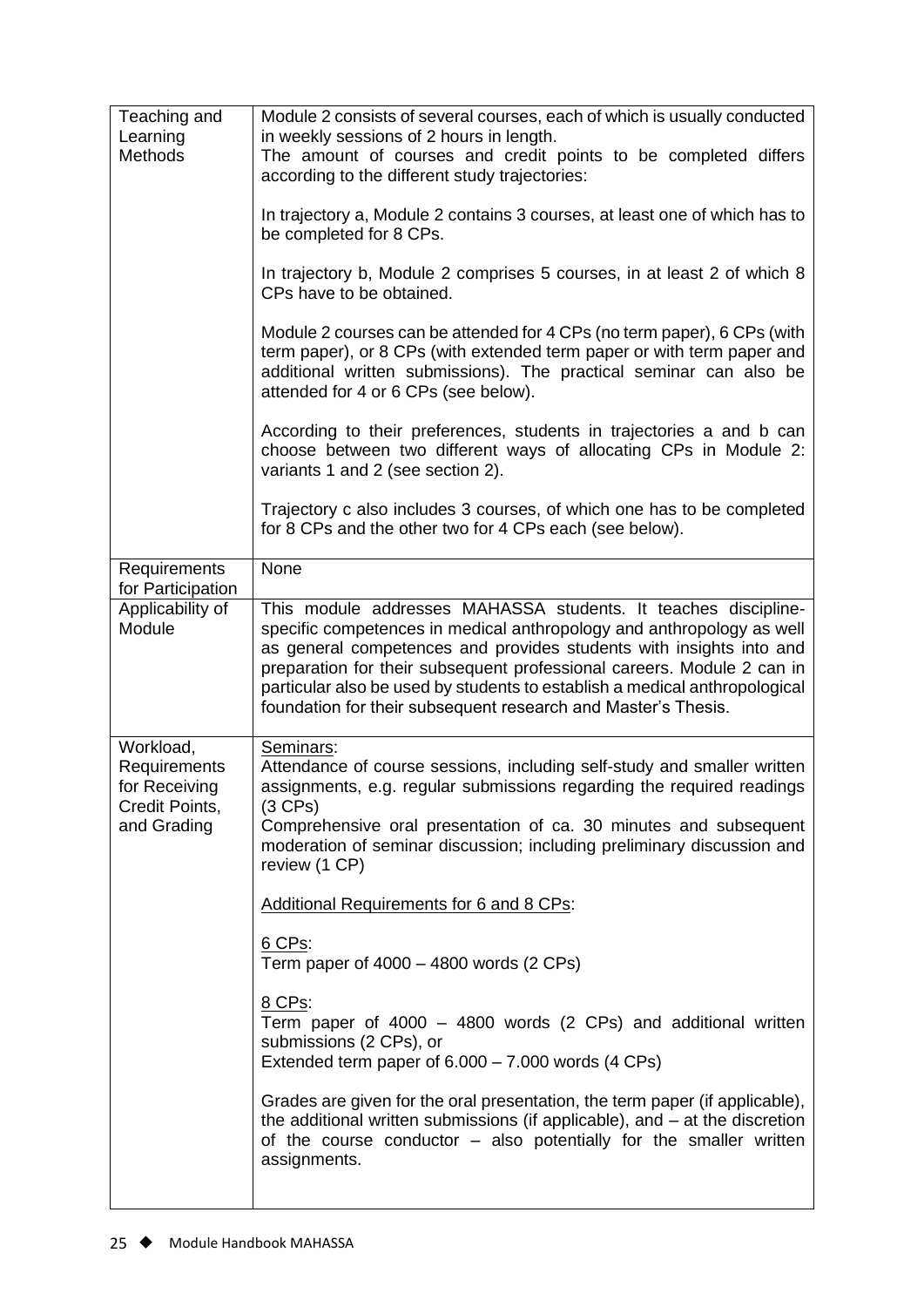|                         | <b>Practical Seminar:</b><br>Practical seminars are designed in relation to particular occupational and                                                                                                                                                |
|-------------------------|--------------------------------------------------------------------------------------------------------------------------------------------------------------------------------------------------------------------------------------------------------|
|                         | applied areas and can thus also contain other kinds of assignments, such<br>as portfolios, short essays, fictional project applications or action plans,<br>group projects, poster presentations, or excursions, as requirements for<br>credit points. |
|                         | The practical seminar can be attended for 4 CPs or, with an additional<br>assignment, for 6 CPs. The nature of the additional assignment depends<br>on the specific form and didactic concept of the seminar.                                          |
| Frequency of<br>Courses | Different courses are offered each semester. The practical seminar is<br>offered every summer semester. Module 2 should usually be completed<br>by the end of the 3rd semester.                                                                        |
| Duration                | 3 Semesters                                                                                                                                                                                                                                            |
| Courses                 | Selected courses in:<br>Current Themes in Anthropology and Medical Anthropology<br>$\bullet$<br>Applied Topics and Introduction to (Medical) Anthropological<br>$\bullet$<br><b>Occupational Fields (Practical Seminar)</b>                            |

#### c. Module 3: Selected Themes in South Asian Studies

<span id="page-26-0"></span>

| Code                   | Module name: Selected Themes in South Asian Studies                                                                                                                                                                                                                                                                                                                                                                                                                                                                                                                                                                          |
|------------------------|------------------------------------------------------------------------------------------------------------------------------------------------------------------------------------------------------------------------------------------------------------------------------------------------------------------------------------------------------------------------------------------------------------------------------------------------------------------------------------------------------------------------------------------------------------------------------------------------------------------------------|
| Module Type            | Compulsory for trajectories a, b, and c                                                                                                                                                                                                                                                                                                                                                                                                                                                                                                                                                                                      |
| Language               | English                                                                                                                                                                                                                                                                                                                                                                                                                                                                                                                                                                                                                      |
| <b>Credit Points</b>   | 16 (trajectories a and b); 10 (trajectory c)                                                                                                                                                                                                                                                                                                                                                                                                                                                                                                                                                                                 |
| <b>Module Content</b>  | This module provides students with an overview of relevant topics and<br>methods of investigation in the different disciplines situated at the South<br>Asia Institute and the Heidelberg Centre for Transcultural Studies<br>(HCTS). It gives students the opportunity to acquire interdisciplinary and<br>comprehensive knowledge in relation to South Asia and to gain expertise<br>on current and recent socio-cultural, political-economic, geographical,<br>historical, and linguistic aspects of South Asia and its societies. The<br>courses offered and their topics and content vary from semester to<br>semester. |
| Learning<br>Objectives | After completing Module 3, students are able to:<br>Know and understand the most important contemporary socio-<br>$\bullet$<br>cultural and political-economic dynamics and particularities of<br>South Asia and consider them when analysing and evaluating<br>health-related situations and problems in South Asia or in relation<br>to South Asian communities located outside South Asia.<br>Approach, analyse, and understand health-related and similar<br>topics in relation to South Asia from different disciplinary and<br>analytical perspectives.                                                                |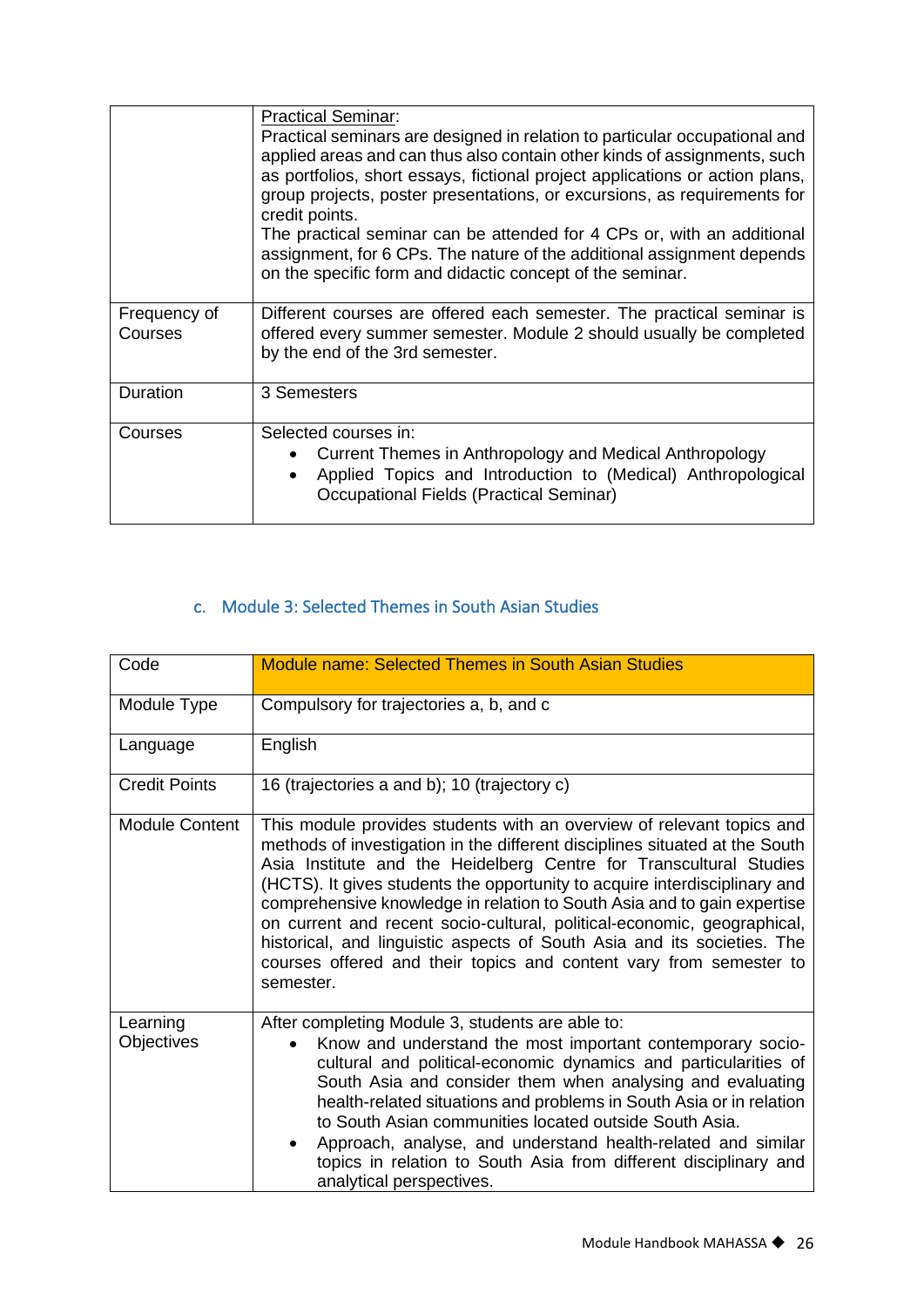|                                                                             | Critically evaluate scientific studies, approaches, and data<br>$\bullet$<br>regarding South Asia or South Asia-related topics from various<br>disciplines and put them in relation to one another.                                                                                                                                                                                                                                                                                                           |
|-----------------------------------------------------------------------------|---------------------------------------------------------------------------------------------------------------------------------------------------------------------------------------------------------------------------------------------------------------------------------------------------------------------------------------------------------------------------------------------------------------------------------------------------------------------------------------------------------------|
| Teaching and<br>Learning<br><b>Methods</b>                                  | In trajectories a and b, Module 3 consists of 3 seminars, each of which<br>usually contains weekly sessions of 2 hours each. Students can choose<br>between 2 variants of distributing CPs between the 3 courses (see<br>section 2). They can either attend one seminar for 8 and two seminars<br>for 4 CPs or two seminars for 6 and one seminar for 4 CPs (see below).<br>In trajectory c, the module comprises two seminars, one of which has to<br>be attended for 6 and the other for 4 CPs (see below). |
| Requirements<br>for Participation                                           | None                                                                                                                                                                                                                                                                                                                                                                                                                                                                                                          |
| Applicability of<br>Module                                                  | Module 3 is directed at MAHASSA students. In it, students learn about<br>South Asia and South Asian societies and are introduced to the<br>perspectives and methods of other disciplines in South Asian studies.<br>This Module can be used to firmly situate the subsequent research and<br>Master's Thesis in a regional context.                                                                                                                                                                           |
| Workload,<br>Requirements<br>for Receiving<br>Credit Points,<br>and Grading | Attendance of course sessions, including self-study and smaller written<br>assignments, e.g. regular submissions regarding the required readings<br>$(3$ CPs)                                                                                                                                                                                                                                                                                                                                                 |
|                                                                             | Comprehensive oral presentation of ca. 30 minutes and subsequent<br>moderation of seminar discussion; including preliminary discussion and<br>review (1 CP)                                                                                                                                                                                                                                                                                                                                                   |
|                                                                             | <b>Additional Requirements for 6 and 8 CPs:</b>                                                                                                                                                                                                                                                                                                                                                                                                                                                               |
|                                                                             | 6 CPs:<br>Term paper of $4000 - 4800$ words (2 CPs)                                                                                                                                                                                                                                                                                                                                                                                                                                                           |
|                                                                             | 8 CPs:<br>Term paper of 4000 - 4800 words (2 CPs) and additional written<br>submissions (2 CPs), or<br>Extended term paper of $6.000 - 7.000$ words (4 CPs)                                                                                                                                                                                                                                                                                                                                                   |
|                                                                             | Grades are given for the oral presentation, the term paper (if applicable),<br>the additional written submissions (if applicable), and $-$ at the discretion<br>of the course conductor - also potentially for the smaller written<br>assignments.                                                                                                                                                                                                                                                            |
| Frequency of<br>Courses                                                     | Different courses are offered each semester. Module 3 should usually be<br>completed by the end of the 3rd semester.                                                                                                                                                                                                                                                                                                                                                                                          |
| Duration                                                                    | 3 Semesters                                                                                                                                                                                                                                                                                                                                                                                                                                                                                                   |
| Courses                                                                     | Selected Seminars in:<br>Selected Themes in South Asian Studies                                                                                                                                                                                                                                                                                                                                                                                                                                               |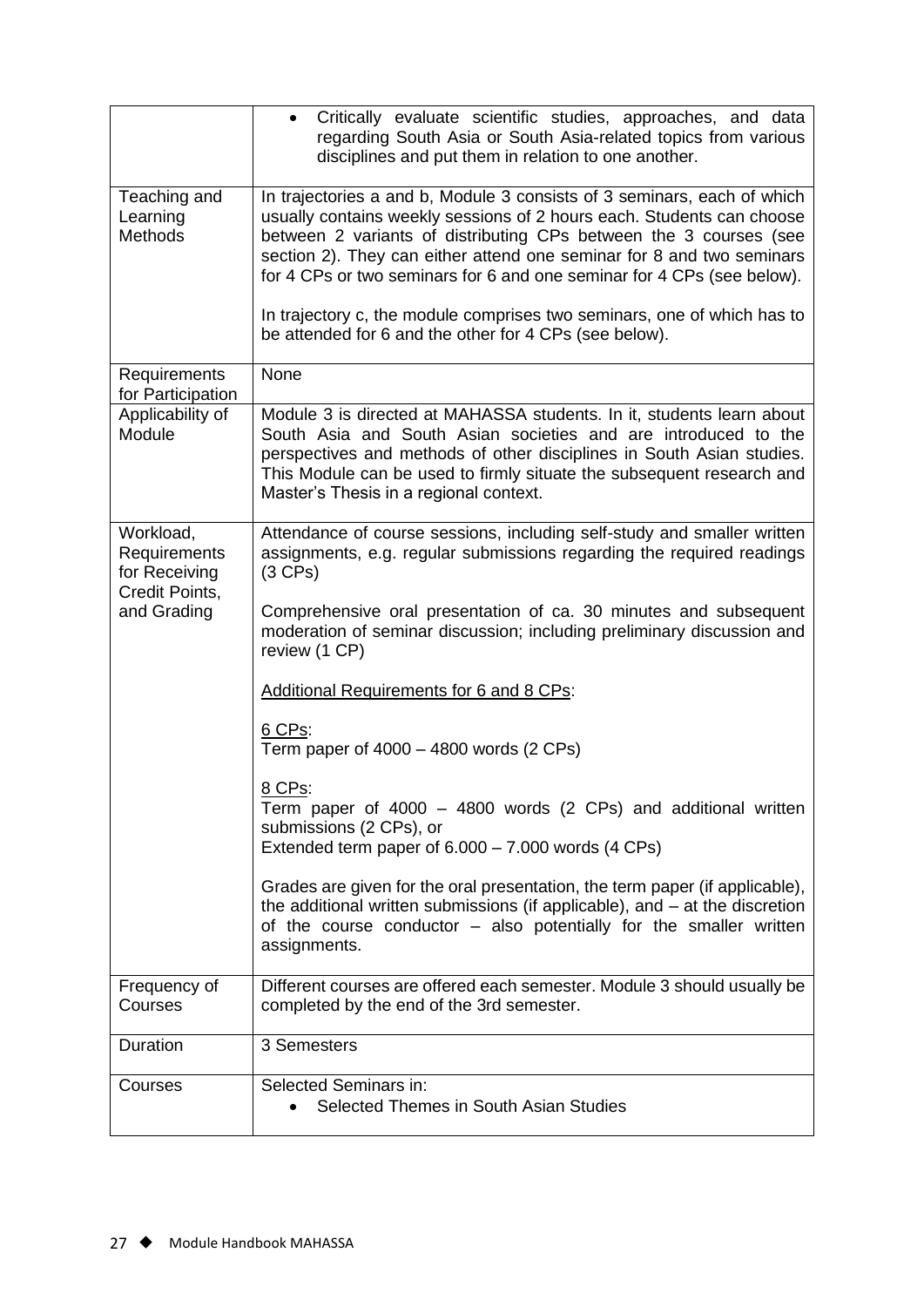#### d. Module 4: South Asian Languages $4$

<span id="page-28-0"></span>

| Code                                                                        | Module name: South Asian Languages                                                                                                                                                                                                                                                                                                                                                                                                                                                                                                                                                                                                                                                                                                                                                                                                                                           |
|-----------------------------------------------------------------------------|------------------------------------------------------------------------------------------------------------------------------------------------------------------------------------------------------------------------------------------------------------------------------------------------------------------------------------------------------------------------------------------------------------------------------------------------------------------------------------------------------------------------------------------------------------------------------------------------------------------------------------------------------------------------------------------------------------------------------------------------------------------------------------------------------------------------------------------------------------------------------|
| Module Type                                                                 | Compulsory for students who study MAHASSA for 120 CPs and do not<br>yet speak a South Asian language (trajectory a)                                                                                                                                                                                                                                                                                                                                                                                                                                                                                                                                                                                                                                                                                                                                                          |
| Language                                                                    | English                                                                                                                                                                                                                                                                                                                                                                                                                                                                                                                                                                                                                                                                                                                                                                                                                                                                      |
| <b>Credit Points</b>                                                        | 12                                                                                                                                                                                                                                                                                                                                                                                                                                                                                                                                                                                                                                                                                                                                                                                                                                                                           |
| <b>Module Content</b>                                                       | Mastering a language indigenous to South Asia is a prerequisite for<br>medical anthropological research. This module teaches students the<br>phonetics, script, and grammatical structure of the chosen South Asian<br>language. Students develop skills in speaking, reading and listening<br>comprehension, acquire a basic vocabulary, and learn specific linguistic<br>elements (words, terms, idioms) related to health and disease.<br>The Department of Anthropology offers Hindi courses for medical<br>anthropologists each semester. If available, other language courses at<br>the South Asia Institute can also be attended. With permission from the<br>examinations office, students may also attend language courses outside<br>of Heidelberg University, for example as part of summer schools in South<br>Asia, to fulfill the requirements of this module. |
| Learning<br>Objectives                                                      | After completing this module students have acquired the following<br>competences:<br>Reading and writing in the chosen language<br>Knowing a basic vocabulary of ca. 1000 words<br>$\bullet$<br>Recognising and applying the chosen language's basic rules of<br>$\bullet$<br>grammar and syntax<br>Engage in basic conversations<br>$\bullet$<br>Knowing terms and idioms related to health and body, which is<br>important for fieldwork or an internship in the areas of health and<br>society.                                                                                                                                                                                                                                                                                                                                                                           |
| Teaching and<br>Learning<br>Methods                                         | Module 4 consists of language courses.                                                                                                                                                                                                                                                                                                                                                                                                                                                                                                                                                                                                                                                                                                                                                                                                                                       |
| Requirements<br>for Attendance                                              | Only students who study MAHASSA for 120 CPs and do not yet speak a<br>South Asian language can attend this module.                                                                                                                                                                                                                                                                                                                                                                                                                                                                                                                                                                                                                                                                                                                                                           |
| Applicability of<br>Module                                                  | The module is targeted towards MAHASSA students. It provides students<br>who do not yet speak a South Asian language with a linguistic basis for<br>a research or an internship in or related to South Asia and helps them to<br>better understand South Asian conceptions of health, disease, and<br>healing as well as texts that work with terms from South Asian languages.                                                                                                                                                                                                                                                                                                                                                                                                                                                                                              |
| Workload,<br>Requirements<br>for Receiving<br>Credit Points,<br>and Grading | Course attendance, including self-study (3 CPs)<br>Comprehensive oral presentation including preliminary discussion and<br>review or smaller written assignments (1 CP)<br>Written or oral exam (2 CPs)                                                                                                                                                                                                                                                                                                                                                                                                                                                                                                                                                                                                                                                                      |

<sup>4</sup> This module is only to be taken by students who study MAHASSA for 120 CPs and who do not yet speak a South Asian language.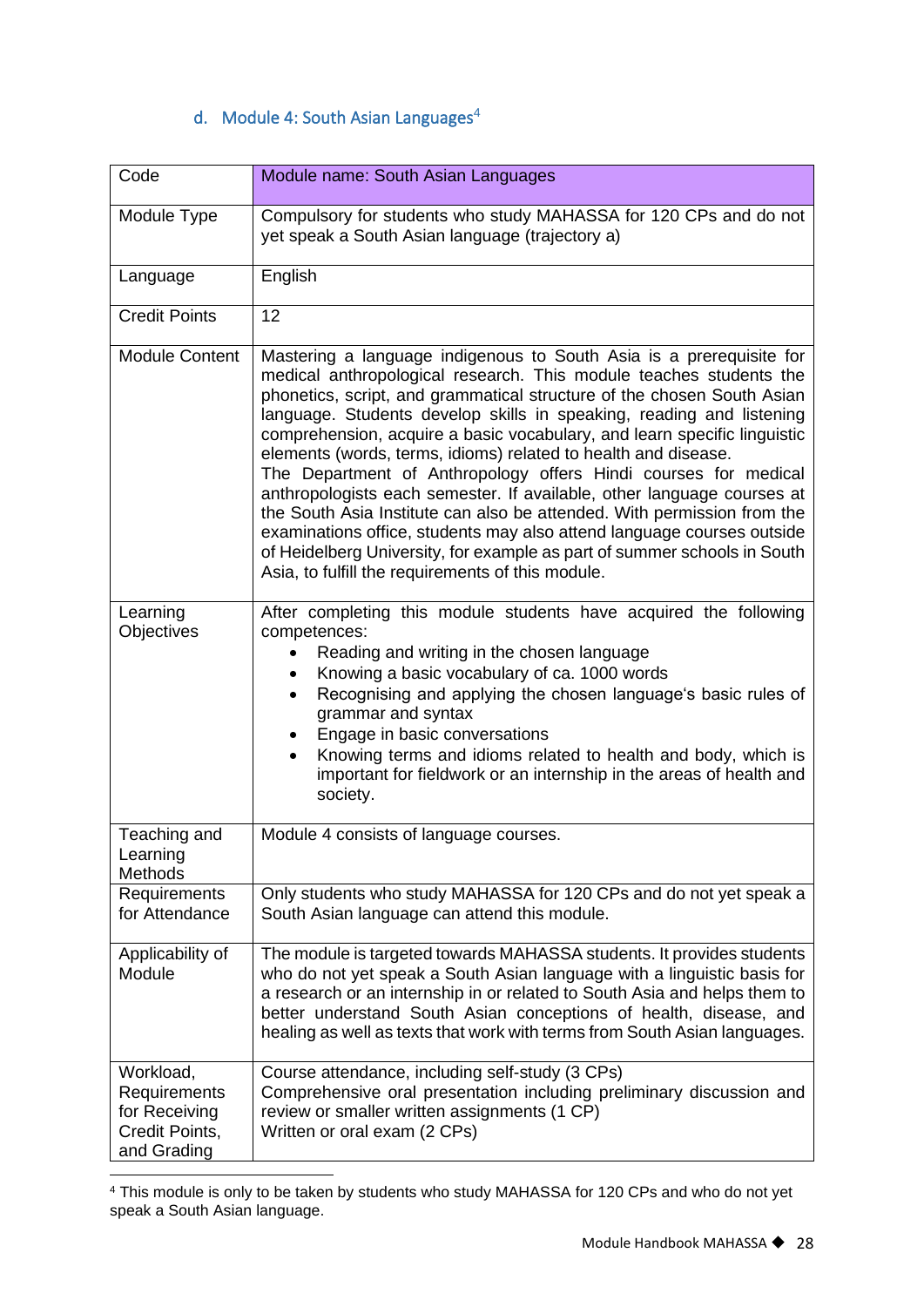|                         | Grades are given for the oral requirements and/or written exam and – at<br>the discretion of the course conductor $-$ also potentially for the smaller<br>written assignments. |
|-------------------------|--------------------------------------------------------------------------------------------------------------------------------------------------------------------------------|
| Frequency of<br>Courses | Language courses are offered every semester. Module 4 is usually to be<br>completed within the first 2 semesters.                                                              |
| Duration                | Usually 2 semesters                                                                                                                                                            |
| Courses                 | Trajectory a:<br>• Language Courses                                                                                                                                            |

#### e. Module 5: Scientific and Medical Anthropological Methods

<span id="page-29-0"></span>

| Code                  | Module name: Scientific and Medical Anthropological Methods                                                                                                                                                                                                                                                                                                                                                                                                                                                                                                                                                                                                                                                                                                                                                                                                                                                                                         |
|-----------------------|-----------------------------------------------------------------------------------------------------------------------------------------------------------------------------------------------------------------------------------------------------------------------------------------------------------------------------------------------------------------------------------------------------------------------------------------------------------------------------------------------------------------------------------------------------------------------------------------------------------------------------------------------------------------------------------------------------------------------------------------------------------------------------------------------------------------------------------------------------------------------------------------------------------------------------------------------------|
| Module Type           | Compulsory                                                                                                                                                                                                                                                                                                                                                                                                                                                                                                                                                                                                                                                                                                                                                                                                                                                                                                                                          |
| Language              | English                                                                                                                                                                                                                                                                                                                                                                                                                                                                                                                                                                                                                                                                                                                                                                                                                                                                                                                                             |
| <b>Credit Points</b>  | 12 (trajectories a, b, c); 6 (trajectory d)                                                                                                                                                                                                                                                                                                                                                                                                                                                                                                                                                                                                                                                                                                                                                                                                                                                                                                         |
| <b>Module Content</b> | In "Scientific Working Skills," students learn or solidify the fundamental<br>rules and methods of scientific work in anthropology and related<br>disciplines. This includes, in particular, engaging critically and analytically<br>with academic texts (e.g. creating scientific excerpts, text analysis),<br>preparing and giving academic presentations, and academic writing<br>(citing and paraphrasing, indicating sources, creating a bibliography,<br>structuring a text, writing style and formatting, writing term papers,<br>essays, and academic texts, etc.).<br>As part of the course "Scientific Working Skills," students are required to<br>participate in the workshop "Gender and Difference in Everyday<br>University Life," in which students practice engaging tolerantly,<br>respectfully, and constructively with human diversity in everyday<br>university and professional contexts.                                     |
|                       | In the course "Methods in Medical Anthropology," students learn and<br>practice anthropological research methods, which they learn to apply<br>through practical exercises. Methods taught include participant<br>observation, structured, semi-structured, and unstructured interviews,<br>focus group interviews, questionnaires and surveys, digital ethnography,<br>and multi-sited ethnography. Students are further introduced to coding,<br>analysing, and representing data. The research methods are conveyed<br>and practiced in relation to medical anthropological fields of research.<br>Furthermore, anthropological and medical anthropological research<br>ethics are extensively conveyed and discussed in relation to examples.<br>Emphasis is especially placed on the informed consent of research<br>participants, data protection, and assessing and minimising potential<br>risks for research participants and researchers. |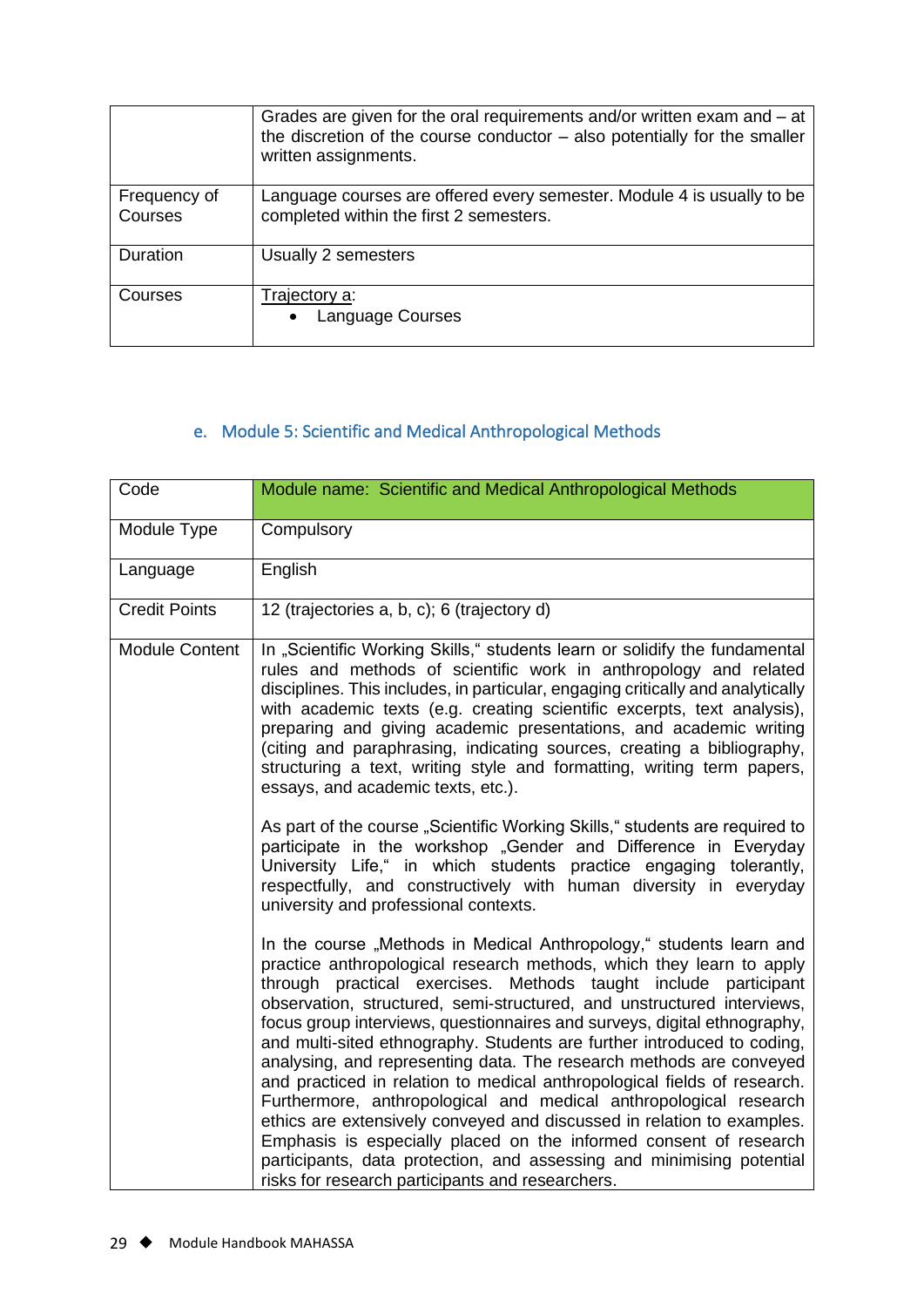|                                                                             | Both courses prepare the students for conducting their medical<br>anthropological research and for analysing their data and writing their<br>Master's Thesis. Students in trajectory d only attend the course "Methods<br>in Medical Anthropology."                                                                                                                                                                                                                                                                                                                                                                                                                                                                                                                                                                                                                                                                                                                                                                                                                                                                                                                                                                                                                                                                                                                                                                                                                                               |
|-----------------------------------------------------------------------------|---------------------------------------------------------------------------------------------------------------------------------------------------------------------------------------------------------------------------------------------------------------------------------------------------------------------------------------------------------------------------------------------------------------------------------------------------------------------------------------------------------------------------------------------------------------------------------------------------------------------------------------------------------------------------------------------------------------------------------------------------------------------------------------------------------------------------------------------------------------------------------------------------------------------------------------------------------------------------------------------------------------------------------------------------------------------------------------------------------------------------------------------------------------------------------------------------------------------------------------------------------------------------------------------------------------------------------------------------------------------------------------------------------------------------------------------------------------------------------------------------|
| Learning<br>Objectives                                                      | After completing the module, students are able to:<br>Prepare and present written and oral scientific presentations.<br>Distinguish between academic and professional forms of<br>$\bullet$<br>presentation and apply them appropriately.<br>Know the foundational rules of scientific work and apply them in<br>written and oral formats.<br>Develop and independently pursue a scientific research question.<br>Plan and conduct anthropological research.<br>Work with anthropological sources (literature, data, video<br>$\bullet$<br>materials) scientifically and evaluate them critically.<br>Know and apply common medical anthropological<br>and<br>anthropological research methods.<br>Determine and apply the appropriate research methods for a<br>$\bullet$<br>given research question.<br>Be aware of the main points of critique against anthropological<br>research methods and apply research methods in an ethically and<br>analytically reflected manner.<br>Independently generate and code research data.<br>٠<br>Know the ethical principles and foundations of anthropology and<br>medical anthropology and integrate them into the planning and<br>conducting of research and the publication of research results.<br>Understand why and how anthropological data need to be<br>$\bullet$<br>protected and anonymised.<br>Engage with human diversity in academic, professional, and<br>research settings constructively and reflexively and to behave<br>respectfully. |
| Teaching and<br>Learning<br>Methods                                         | Module 5 consists of 2 courses, each of which is usually conducted in<br>weekly sessions of 2 hours per week.                                                                                                                                                                                                                                                                                                                                                                                                                                                                                                                                                                                                                                                                                                                                                                                                                                                                                                                                                                                                                                                                                                                                                                                                                                                                                                                                                                                     |
| Requirements<br>for Attendance                                              | None                                                                                                                                                                                                                                                                                                                                                                                                                                                                                                                                                                                                                                                                                                                                                                                                                                                                                                                                                                                                                                                                                                                                                                                                                                                                                                                                                                                                                                                                                              |
| Applicability of<br>Module                                                  | The module addresses MAHASSA students, providing them with<br>instructions, practice, and support regarding the creation of the written<br>assignments and oral presentations that are to be carried out as part of<br>MAHASSA. Students are further introduced to the most important<br>research methods of medical anthropology and learn to apply these<br>methods and analyse the generated research data. The module therefore<br>prepares students for their written and oral assignments and for<br>developing a research topic and research plan, carrying out their<br>research, and realising their Master's Thesis. The successful completion<br>of Module 5 is a mandatory prerequisite for conducting the research and<br>registering the Master's Thesis.                                                                                                                                                                                                                                                                                                                                                                                                                                                                                                                                                                                                                                                                                                                           |
| Workload,<br>Requirements<br>for Receiving<br>Credit Points,<br>and Grading | <b>Scientific Working Skills:</b><br>Attendance and self-study (2 CPs)<br>Several written and/or oral exercises or assignments (2 CPs)<br>Active participation in the workshop "Gender and Difference in Everyday<br>University Life" (2 CPs)                                                                                                                                                                                                                                                                                                                                                                                                                                                                                                                                                                                                                                                                                                                                                                                                                                                                                                                                                                                                                                                                                                                                                                                                                                                     |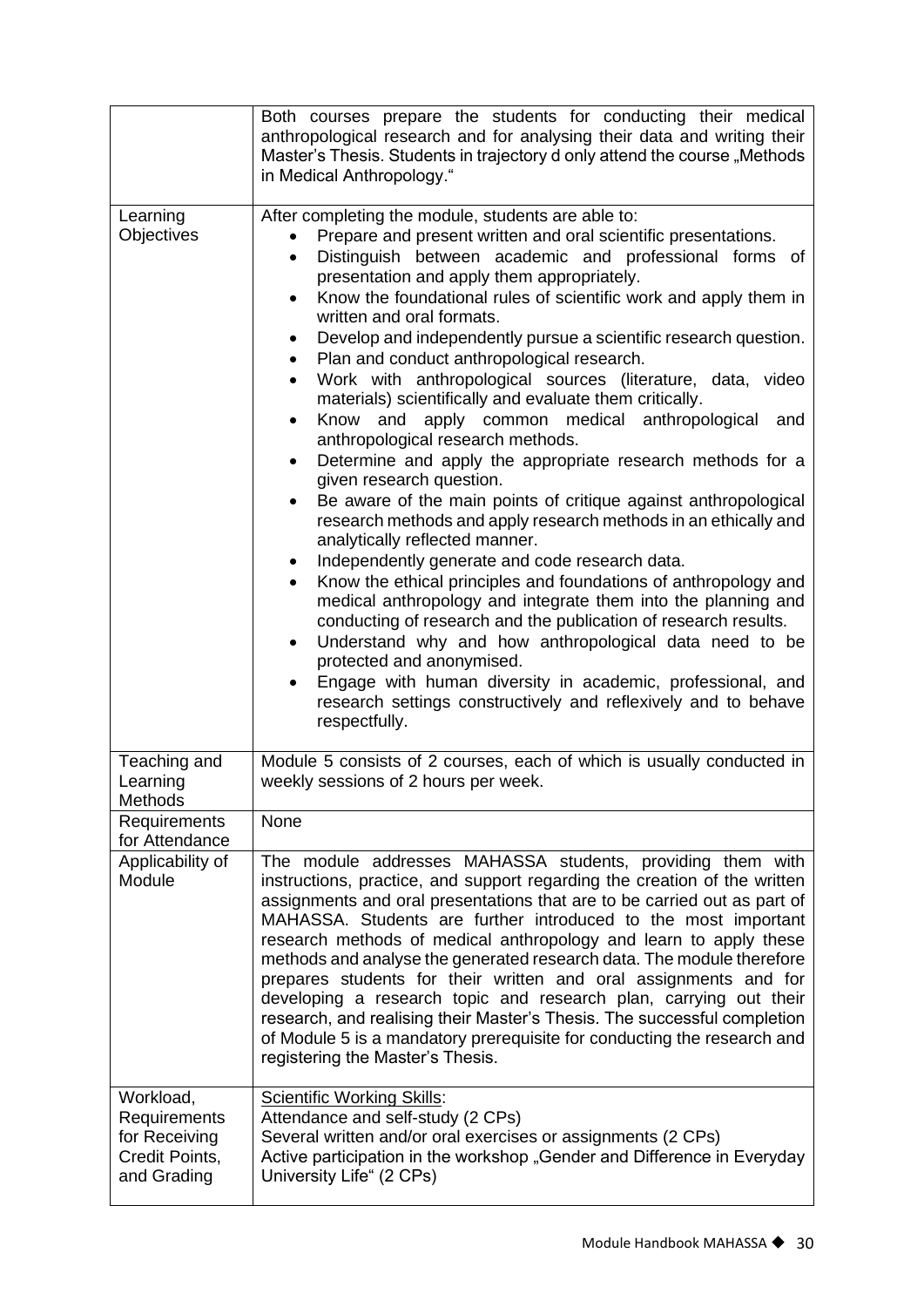|                         | The course "Scientific Working Skills" is not graded.                                                                                                                                                                                                                                                                                                                                                                                                                                                       |
|-------------------------|-------------------------------------------------------------------------------------------------------------------------------------------------------------------------------------------------------------------------------------------------------------------------------------------------------------------------------------------------------------------------------------------------------------------------------------------------------------------------------------------------------------|
|                         | <b>Methods in Medical Anthropology:</b><br>Course attendance, including self-study (2 CPs)<br>Detailed oral presentation and moderation of subsequent discussion,<br>including preliminary discussion and review (1 CPs)<br>Individual or group-based research or method exercises, including<br>written reflections and/or portfolio, or<br>group-based research project, including oral presentation of research<br>design and of research results and submission of written research report<br>$(3$ CPs) |
| Frequency of<br>Courses | The courses of Module 5 are to be completed in the first and second<br>semester. "Scientific Working Skills" including the workshop "Gender and<br>Difference in Everyday University Life" is offered each winter semester,<br>while "Methods in Medical Anthropology" is offered each summer<br>semester.<br>In trajectory d, "Methods in Medical Anthropology" is to be completed in<br>the second semester.                                                                                              |
| <b>Duration</b>         | 2 Semesters                                                                                                                                                                                                                                                                                                                                                                                                                                                                                                 |
| Courses                 | Trajectories a, b, c:<br>Scientific Working Skills (Seminar and Workshop)<br>Methods in Medical Anthropology (Seminar)                                                                                                                                                                                                                                                                                                                                                                                      |
|                         | Trajectory d:<br>Methods in Medical Anthropology (Seminar)                                                                                                                                                                                                                                                                                                                                                                                                                                                  |

# f. Module 6: Research Preparation and Research or Internship

<span id="page-31-0"></span>

| Code                  | Module name: Research Preparation and Research or Internship                                                                                                                                                                                                                                                                                                                                                                                                                                                                                                                                                                                                                                                                                                                                     |
|-----------------------|--------------------------------------------------------------------------------------------------------------------------------------------------------------------------------------------------------------------------------------------------------------------------------------------------------------------------------------------------------------------------------------------------------------------------------------------------------------------------------------------------------------------------------------------------------------------------------------------------------------------------------------------------------------------------------------------------------------------------------------------------------------------------------------------------|
| Module Type           | Compulsory                                                                                                                                                                                                                                                                                                                                                                                                                                                                                                                                                                                                                                                                                                                                                                                       |
| Language              | English                                                                                                                                                                                                                                                                                                                                                                                                                                                                                                                                                                                                                                                                                                                                                                                          |
| <b>Credit Points</b>  | 16                                                                                                                                                                                                                                                                                                                                                                                                                                                                                                                                                                                                                                                                                                                                                                                               |
| <b>Module Content</b> | In the course "Master Thesis Preparation," the students plan the thematic<br>focus and research question of their Master's Thesis and plan and<br>prepare their research. This involves searching and organising relevant<br>literature and developing the research question and concept. It further<br>includes developing strategies regarding the research methodology,<br>ethical research praxis, and risk minimisation together with the first thesis<br>supervisor.<br>Students further repeatedly present their research concepts in class and<br>submit a research proposal that also contains an extensive annotated<br>bibliography.<br>Students subsequently, in the course-free period between the 3rd and<br>4th semester, conduct their own medical anthropological research. The |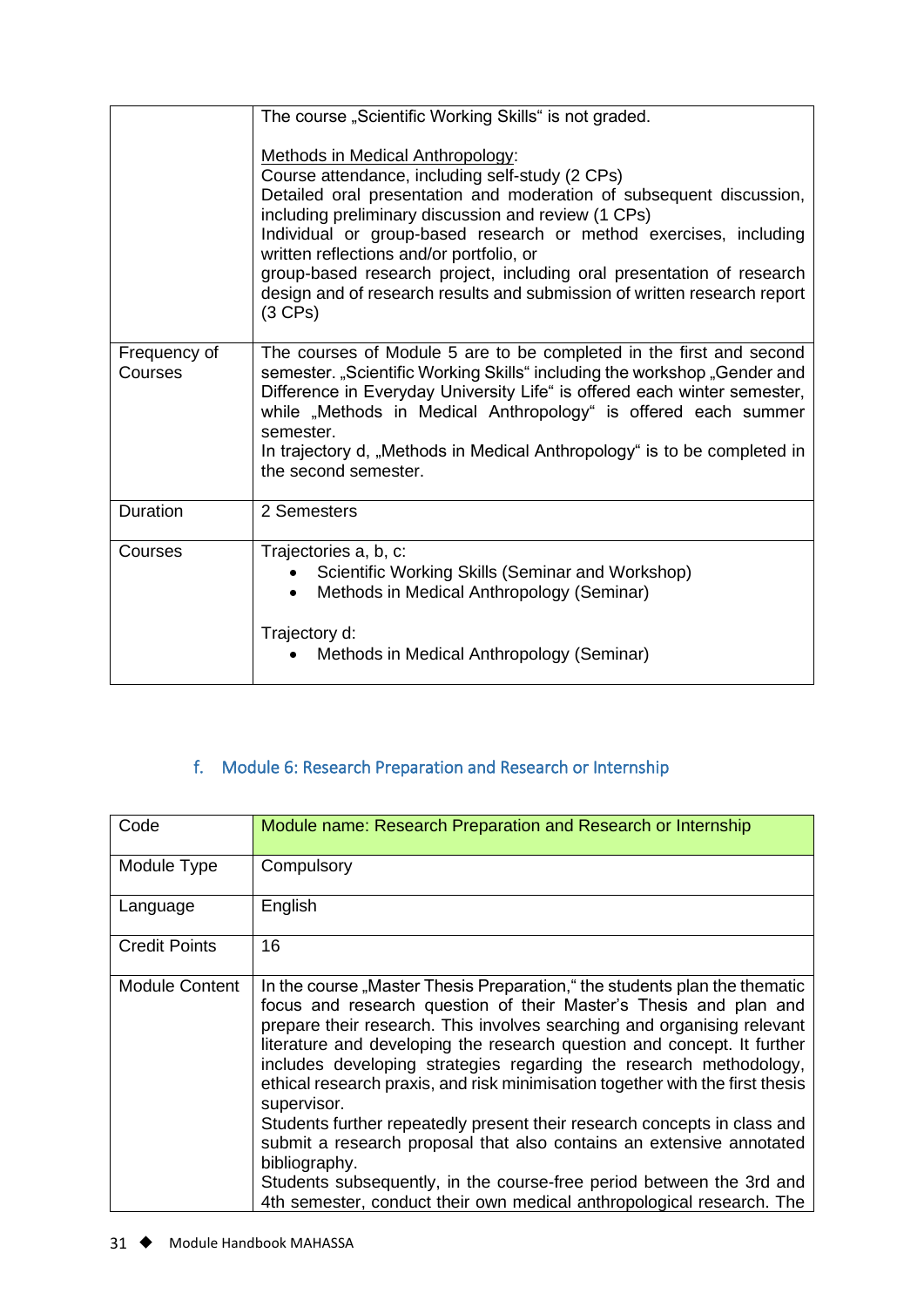|                                                                             | research can be carried out as a field research, research in combination<br>with an internship, or an archival or literature research. Alternatively,<br>students can also solely engage in a career-oriented, professional<br>internship and subsequently write a literature-based Master's Thesis. A<br>combination between research and internship or of different kinds of<br>research is also possible.                                                                                                                                                                                                                                                                                                                                                                                                                                                                                                                                                                                                                                                                                                                                                                                                                                                                                                                                             |
|-----------------------------------------------------------------------------|----------------------------------------------------------------------------------------------------------------------------------------------------------------------------------------------------------------------------------------------------------------------------------------------------------------------------------------------------------------------------------------------------------------------------------------------------------------------------------------------------------------------------------------------------------------------------------------------------------------------------------------------------------------------------------------------------------------------------------------------------------------------------------------------------------------------------------------------------------------------------------------------------------------------------------------------------------------------------------------------------------------------------------------------------------------------------------------------------------------------------------------------------------------------------------------------------------------------------------------------------------------------------------------------------------------------------------------------------------|
| Learning<br>Objectives                                                      | After completing the module, students are able to develop a research<br>question and a research design for a medical anthropological research<br>topic and to independently conduct a medical anthropological field,<br>archival, or literature research.                                                                                                                                                                                                                                                                                                                                                                                                                                                                                                                                                                                                                                                                                                                                                                                                                                                                                                                                                                                                                                                                                                |
| Teaching and<br>Learning<br><b>Methods</b>                                  | The seminar "Master's Thesis Preparation" is offered as weekly sessions<br>of 2 hours per week. Students who spend their 3rd semester as an<br>exchange semester abroad can, after consultation with the programme<br>coordinator and the course conductor, also attend sessions remotely.<br>The module contains a field, archival, or literature research (ca. $4 - 6$<br>weeks). Alternatively, a career-related internship can be carried out.                                                                                                                                                                                                                                                                                                                                                                                                                                                                                                                                                                                                                                                                                                                                                                                                                                                                                                       |
| Requirements<br>for Attendance                                              | Successful completion of Modules 1 and 5.                                                                                                                                                                                                                                                                                                                                                                                                                                                                                                                                                                                                                                                                                                                                                                                                                                                                                                                                                                                                                                                                                                                                                                                                                                                                                                                |
| Applicability of<br>Module                                                  | The module is directed at MAHASSA students. It creates the basis for<br>the writing of the Master's Thesis, since students research and determine<br>the topic of their thesis and prepare and conduct their research.<br>Successful completion of the course "Master's Thesis Preparation" is a<br>mandatory prerequisite for conducting the research and for registering<br>the Master's Thesis.                                                                                                                                                                                                                                                                                                                                                                                                                                                                                                                                                                                                                                                                                                                                                                                                                                                                                                                                                       |
| Workload,<br>Requirements<br>for Receiving<br>Credit Points,<br>and Grading | <b>Master's Thesis Preparation:</b><br>Course attendance, including self-study (2 CPs)<br>Several oral presentations, including preliminary discussion and review<br>$(2$ CPs)<br>Detailed research proposal with extensive annotated bibliography (3<br>CP <sub>s</sub> )<br>Finding a first supervisor for the research and Master's Thesis and<br>carrying out 2 extensive consultations with the first supervisor for<br>methodically planning the research and to fill in, discuss, and submit the<br>questionnaires concerning research ethics and risk assessment (1 CP).<br>Grades are given for the oral presentations and the research proposal<br>and annotated bibliography.<br>Students are required to have 2 consultations for research planning with<br>their first supervisor, during which they discuss their topic, their<br>methodology and the questionnaires regarding research ethics and risk<br>assessment (see homepage) with their first supervisor. The written<br>acceptance of the completed research ethics and risk assessment<br>questionnaires by the first supervisor and the submission of the research<br>proposal and annotated bibliography are mandatory prerequisits for<br>conducting the research and for the awarding of CPs for the research.<br>Field, Archival, or Literature Research and/or Internship: |
|                                                                             | Self-organised field, archival, or literature research according to<br>scientific standards or carrying out of a career-related, self-organised<br>internship with a duration of $4 - 6$ weeks, and                                                                                                                                                                                                                                                                                                                                                                                                                                                                                                                                                                                                                                                                                                                                                                                                                                                                                                                                                                                                                                                                                                                                                      |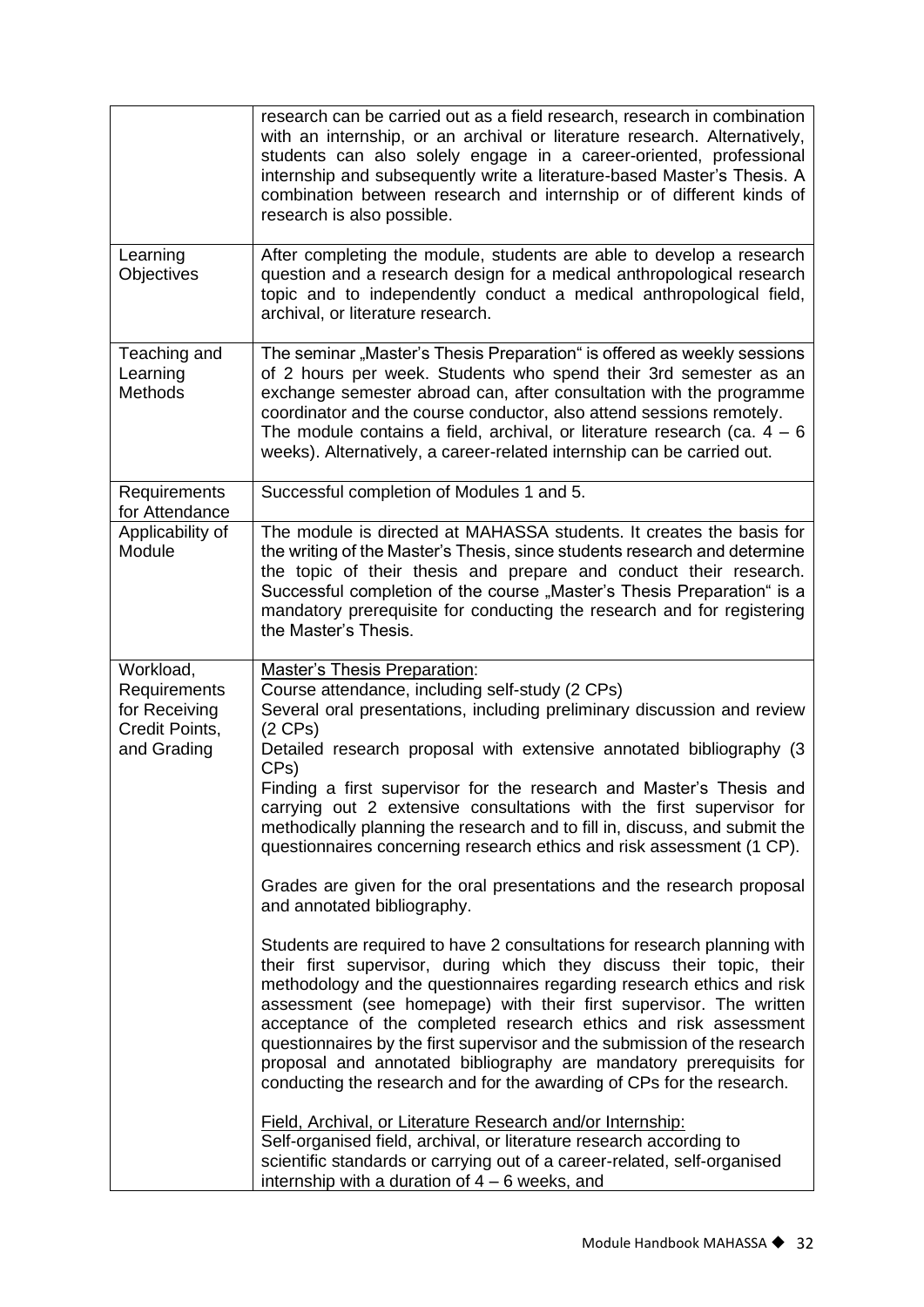|                         | Subsequent submission of a research or internship protocol of ca. 1800<br>words to the first supervisor and the examination office for confirmation<br>and awarding of CPs (8 CPs)<br>The research and/or internship is not graded.                                                                                                                                                              |
|-------------------------|--------------------------------------------------------------------------------------------------------------------------------------------------------------------------------------------------------------------------------------------------------------------------------------------------------------------------------------------------------------------------------------------------|
| Frequency of<br>Courses | Students attend "Master's Thesis Preparation" in their 3rd semester. The<br>"Field, Archival, or Literature Research and/or Internship" is carried out<br>in the course-free period between the 3rd and 4th semester. "Master's<br>Thesis Preparation" is offered every semester, so that, in case of an<br>extended study duration, students can begin Module 6 also in the<br>summer semester. |
| Duration                | 1 Semester and break period between the 3rd and 4th semester.                                                                                                                                                                                                                                                                                                                                    |
| Courses                 | Trajectories a, b, c:<br>Master's Thesis Preparation (Seminar)<br>$\bullet$<br>Field, Archival, or Literature Research and/or Internship<br>$\bullet$                                                                                                                                                                                                                                            |

# g. Module 7: Master's Thesis

<span id="page-33-0"></span>

| Code                                       | <b>Module name: Master's Thesis</b>                                                                                                                                                                                                                                                                                                                                                              |
|--------------------------------------------|--------------------------------------------------------------------------------------------------------------------------------------------------------------------------------------------------------------------------------------------------------------------------------------------------------------------------------------------------------------------------------------------------|
| Module Type                                | Compulsory                                                                                                                                                                                                                                                                                                                                                                                       |
| Language                                   | English                                                                                                                                                                                                                                                                                                                                                                                          |
| <b>Credit Points</b>                       | 22                                                                                                                                                                                                                                                                                                                                                                                               |
| <b>Module Content</b>                      | In this module, students engage with their own medical anthropological<br>topic and thereby demonstrate that they are capable of independently<br>pursuing a relevant research question in the medical anthropology of<br>South Asia. The Master's Thesis is usually based on original research<br>carried out by the students (see Module 6) but can also be written as a<br>literature thesis. |
| Learning<br>Objectives                     | After completing the module, students are able to systematically code<br>and analyse self-generated research data and to design and write an<br>anthropological thesis based on original research data and in accordance<br>with common rules of citation and other scientific norms and standards.                                                                                              |
| Teaching and<br>Learning<br><b>Methods</b> | Module 7 includes writing the Master's Thesis (16 weeks) and<br>simultaneously attending the "Master's Thesis Colloquium."                                                                                                                                                                                                                                                                       |
| Requirements<br>for Attendance             | Successful completion of Modules $1 - 5$ and of the course "Master's<br>Thesis Preparation" and registration of the Master's Thesis at the<br>examination office between 1st March and 30th April of the final year. In<br>order to be able to register the Master's Thesis, all courses in Modules 1<br>- 5 as well as the course "Master's Thesis Preparation" (90 CPs in total)               |